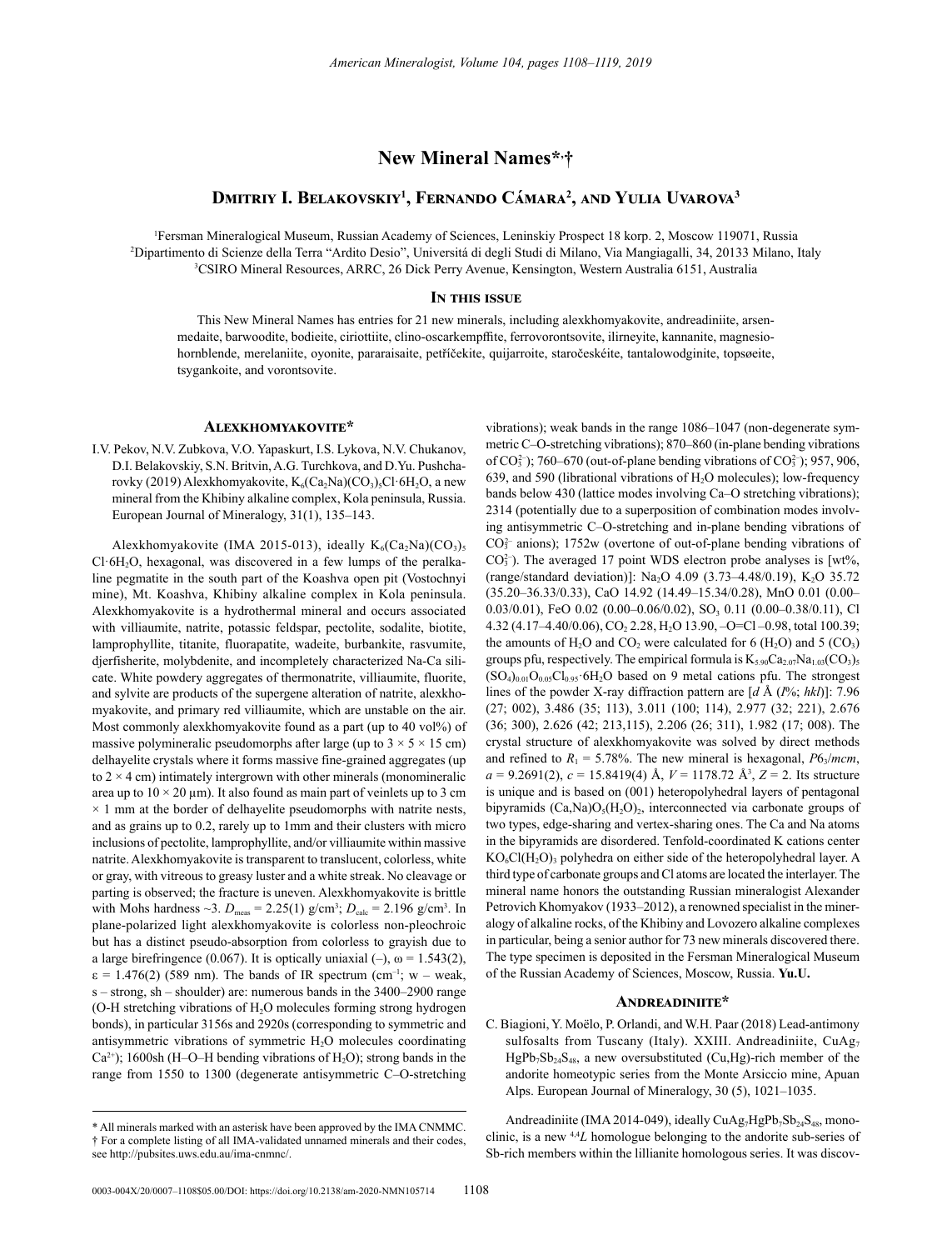ered in a quartz vein embedded in dark gray metadolostone enriched with microcrystalline pyrite from the Sant'Olga tunnel, Monte Arsiccio mine, Stazzema, Apuan Alps, Tuscany, Italy (43°58′16″N, 10°17′05″E). The Monte Arsiccio mine exploited a pyrite  $\pm$  baryte  $\pm$  iron oxide ore deposit located at the contact between the Paleozoic basement, formed by a metavolcanic-metasiliclastic sequence, and the Triassic metadolostone belonging to the Grezzoni Formation. Andreadiniite forms millimetersized lead-gray compact masses associated with sphalerite and stibnite. In the same vein, the thallium sulfosalts boscardinite, protochabournéite, and routhierite were identified, associated with Hg-rich tetrahedrite. The crystallization of this sulfosalt assemblage could be related to the circulation of (Pb,Tl,Ag,Hg,Sb,As)-rich hydrothermal fluids in the fractures of the metadolostone during the Tertiary Alpine tectono-metamorphic events. The mineral has a metallic luster and is brittle, with a conchoidal to uneven fracture. The indentation hardness  $VHN_{25} = 223$  (218–229) kg/mm<sup>2</sup>, corresponding to ~3.5 of a Mohs scale. Density was not measured, because of the scarcity of homogeneous material;  $D_{\text{calc}} = 5.36$ g/cm3 . In plane-polarized incident light, andreadiniite is white with a slight yellow bronze tint. No internal reflections, and no pleochroism were observed. Bireflectance is extremely weak. In crossed polars, it is weakly anisotropic, in shades of gray to bluish gray. Twinning was not observed but revealed by the X-ray study. The reflectance values in air  $[R_{\text{max}}/R_{\text{min}}\%$  (nm)] (**COM** wavelengths bolded) are:  $-$  /35.0 (400), 36.4/35.3 (420), 36.0/35.9 (440), 36.1/34.7 (460), **36.4/34.8 (470)**, 36.6/35.1 (480), 36.4/34.8 (500), 36.1/34.3 (520), 35.3/33.8 (540), **35.1/33.5 (546)**, 34.8/33.0 (560), 35.2/33.1 (580), **35.0/32.9 (589)**, 34.4/32.9 (600), 33.7/32.3 (620), 33.1/31.9 (640), **32.4/31.8 (650)**, 32.5/31.5 (660), 32.4/31.6 (680), 31.7/30.9 (700). The average of seven spot WDS electron probe analyses [wt%, (range)] is: Cu 1.06 (1.03–1.09), Ag 11.25 (11.05–11.56), Tl 0.45 (0.31–0.58), Hg 2.76 (2.59–2.87), Pb 19.95 (19.76–20.26), As 1.55 (1.51–1.64), Sb 40.45 (40.24–40.81), S 22.23 (22.05–22.42), total 99.70. The empirical formula is  $Cu_{1.14}Ag_{7.12}$  $Tl_{0.15}Hg_{0.94}Pb_{6.57}(Sb_{22.68}As_{1.41})_{\Sigma24.09}S_{47.33}$  based on  $\Sigma Me=40$  pfu. The strongest lines of the Gandolfi X-ray diffraction pattern are [*d* Å (*I*; *hkl*)]: 3.719 (ms; 241, $\overline{2}41$ ), 3.406 (s; 341, $\overline{3}41$ ), 3.277 (s; 502, $\overline{5}02$ ), 2.885 (s; 243, $\overline{2}43$ , 2.740 (ms; 343, $\overline{3}43$ ), 2.131 (ms; 080), 2.055 (s; 841, $\overline{8}41$ ), 1.788 (s; 582,582). The single-crystal X-ray data shows andreadiniite has monoclinic pseudo-orthorhombic unit cell, space group *P*21/*c*, *a* = 19.0982(14), *b* = 17.0093(11), *c* = 13.0008(10) Å, β = 90.083(4)°,  $V = 4223.3 \text{ Å}^3$ ,  $Z = 2$ . The crystal structure was refined to  $R_1 = 0.067$ for 9756  $F_{\circ}$ >4 $\sigma(F_{\circ})$  reflections. The structure contains 20 independent cation sites and 24 S sites, shows a fourfold superstructure with respect to the short 4 Å axis of the substructure and can be described as formed by alternation of  $(311)_{\text{PbS}}$  slabs, four octahedra thick along  $(100)_{\text{PbS}}$  and unit-cell twinned by reflection on  $(311)_{\text{PbS}}$  planes. Two kinds of  $(311)_{\text{PbS}}$ slabs indicated as "central" (*C*) and "marginal" (*M*) owing to its positions in the unit-cell. Small chemical differences between the two slabs induce the monoclinic symmetry of with a small β angle, favoring twinning and OD phenomena related to slab stacking. The crystal-chemical formula Cu<sub>1.14</sub>Ag<sub>6.93</sub>Hg<sub>0.89</sub>Pb<sub>6.82</sub>(Sb<sub>22.84</sub>As<sub>1.38</sub>)<sub> $\Sigma$ 24.22</sub>S<sub>48</sub> obtained through the crystal-structure refinement is in good agreement with chemical data. The homologue order value from chemical analysis is 4.10, close to the crystallographic value  $N = 4$ . Thus, andreadiniite is a <sup>4,4</sup>L lillianite homologue of andorite sub-series  $Ag_xPb_{3-2x}Sb_{2+x}S_6$  within which classification can be indicated by the percentage of the andorite component And<sub>n</sub>, where  $n\binom{0}{0} = 100x$ . Homeotypes with *n* values over 100% (i.e.  $x > 1$ ) correspond to the "oversubstituted" andorite derivatives, where  $(2x - 1)$  Pb is replaced by Sb. For andreadiniite this substitution percentage  $n = 107.1$  [for empirical or 106.25% for ideal formula (And<sub>106.25</sub>)]. Despite the same  $(4x)$  superstructure along the 4.25 Å axis, andreadiniite is distinct from quatrandorite, which is "undersubstituted"  $(And_{93.75})$  and presents an immiscibility gap with the intermediate member senandorite  $(And<sub>100</sub>)$ . Andreadiniite is a close homeotype (same supercell and space group) of arsenquatrandorite, an As-rich oversubstituted andorite member

 $(And<sub>112.5</sub>)$ . Distribution of minor cations  $(Hg, Cu, Tl, As)$  is detailed and the role of Hg and Cu for the stabilization of andreadiniite through a complex substitution rule is discussed. The name of the mineral honors Andrea Dini (b. 1966) for his contribution to the knowledge of magmatic activity in the Tuscan Magmatic Province and the related ore deposits, in particular, the geology and mineralogy of Hg ores of Apuan Alps. The holotype specimen is deposited in the Museo di Storia Naturale, Università di Pisa, Italy. **D.B.**

#### **Arsenmedaite\***

C. Biagioni, D. Belmonte, C. Carbone, R. Cabella, F. Zaccarini, and C. Balestra (2019) Arsenmedaite,  $Mn_6^{2+}As^{5+}Si_5O_{18}(OH)$ , the arsenic analogue of medaite, from the Molinello mine, Liguria, Italy: occurrence and crystal structure. European Journal of Mineralogy, 31(1), 117–126.

Arsenmedaite (IMA 2016-099), ideally  $Mn_6^{2+}As^{5+}Si_5O_{18}(OH)$ , monoclinic, is a new mineral discovered in the Molinello mine, Graveglia Valley, Ne, Genova, Liguria, Italy (~N 44°20′43″; E 9°27′32″) in small quartz veinlets, a few millimeters in thickness, cutting the braunite ore bodies hosted by Jurassic metacherts ("Diaspri di Monte Alpe" Formation). The ore contains polyphase mineral assemblages of manganese, metamorphosed under prehnite–pumpellyite facies ( $P = 0.25 \pm 0.05$ ) GPa,  $T = 275 \pm 25$  °C) followed by hydrothermal mobilization along fractures under decreasing thermobaric conditions, which led to further concentration of dispersed elements such as As, V, and Te in extensional fractures. Arsenmedaite has been found associated with braunite, quartz, calcite, As-rich medaite, calcian rhodochrosite, talc, and ganophyllite. The mineral forms orange-reddish prismatic crystals, up to 200 μm, with a vitreous luster and a white streak. Arsenmedaite is brittle, with a good {100} cleavage and a parting normal to the elongation; fracture is irregular. Hardness, density, and optical properties were not measured due to small amount of available material;  $D_{\text{calc}} = 3.772 \text{ g/cm}^3$  and  $n_{\text{calc}} = 1.766$ . The Raman spectra (between 200 and  $1200 \text{ cm}^{-1}$ ) is, within experimental uncertainties, very similar to that of medaite. It shows bands  $(cm<sup>-1</sup>): 355$ (overlapping of the symmetrical bending of  $AsO<sub>4</sub>$  groups and the Mn–O stretching and bending vibrations), 650 (bending modes of Q<sup>2</sup>Si-centered tetrahedra), 853s and 875s (symmetrical stretching of  $AsO<sub>4</sub>$  groups and Q'Si-centered tetrahedra), 771 (antisymmetrical stretching of the AsO<sub>4</sub> groups). Weak bands between 922 and 995 cm–1 could be related to the symmetrical stretching of Q<sup>2</sup>Si-centered tetrahedra. The average of 10 WDS electron probe analyses [wt%, (range)] is:  $V_2O_5$  1.84 (1.26–2.40), As<sub>2</sub>O<sub>5</sub> 6.81 (5.30–9.54), SiO<sub>2</sub> 38.75 (37.73–39.41), CaO 0.70 (0.62–0.76), MnO 50.28 (50.04–50.63), H<sub>2</sub>O 1.42 (1.18–1.55) [by electroneutrality], total 99.80. The empirical formula based on 12 cations pfu (except  $H^+$ ) is  $(Mn_{5.89}Ca_{0.10})_{\Sigma 5.99}[(As_{0.49}V_{0.17})_{\Sigma 0.66}Si_{5.35}]_{\Sigma 6.01}O_{17.69}(OH)_{1.31}$ . Gandolfi camera test was unsuccessful. The strongest lines in the calculated X-ray powder diffraction pattern are  $[d_{\text{calc}} \text{Å } (I_{\text{calc}}\%; \text{hkl})]$ : 3.266 (100; 081), 3.159  $(72; 052)$ ,  $3.094$   $(82; 21)$ ,  $2.963$   $(83; 091)$ ,  $2.953$   $(79; 211)$ ,  $2.788$   $(68;$ 072), 2.612 (98; 082). Single-crystal X-ray studies on a crystal of 0.09  $\times$  0.09  $\times$  0.04 mm show the mineral is monoclinic, space group  $P2_1/n$ , *a* = 6.7099(3), *b* = 29.0008(13), *c* = 7.5668(3) Å, β = 95.469(3)°, *V* = 1465.74 Å<sup>3</sup>,  $Z = 4$ . The crystal structure of arsenmedaite [refined to  $R_1$  $= 0.0623$  for 3526  $F_0 > 4\sigma(F_0)$  unique reflections] is isotypic to that of medaite  $[Mn_6^{2+}V^{5+}Si_5O_{18}(OH)]$ : sixfold- to sevenfold-coordinated Mncentered polyhedra form wavy ribbons linked to  $TO<sub>4</sub>$  tetrahedra centered by Si and (As,V). In the crystal structure of arsenmedaite there are six independent Mn positions, six independent tetrahedral sites, 19 oxygen sites, and one hydrogen position. The tetrahedral sites form the arsenatopentasilicate group  $[{\rm Ass}_{15}{\rm O}_{18}({\rm OH})]_{12}$ , which is terminated on one side by the  $T(5)$  tetrahedron, showing a silanol group  $SiO<sub>3</sub>(OH)$ , and on the other side by the *T*(6) tetrahedron hosting As and minor V and Si. Chemical analyses of the studied samples show intermediate compositions that can be classified as As-rich medaite with a clear correlation between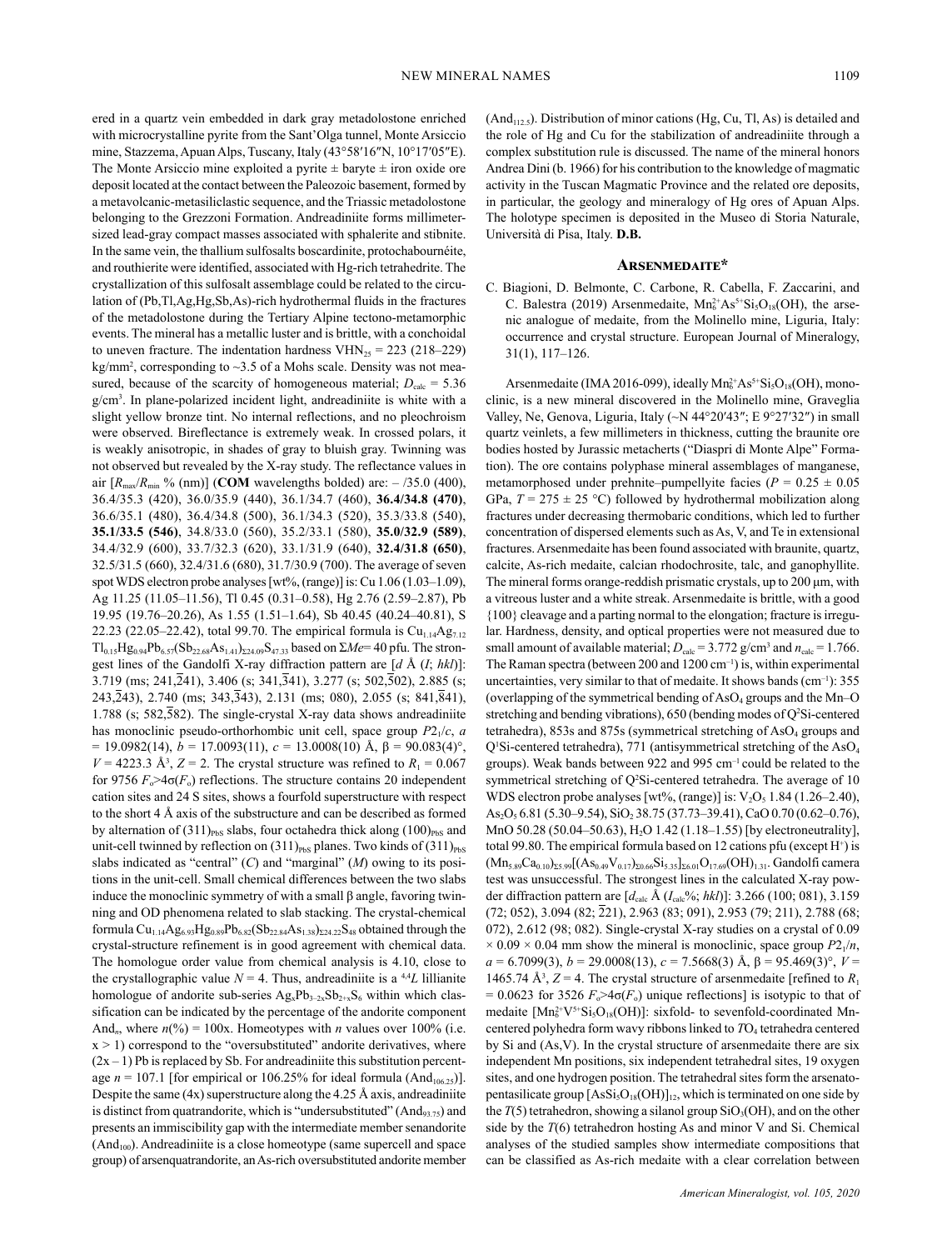Si in excess over 5 apfu and  $T(As+V)$  apfu, showing that the finding of Si-dominant medaite cannot be excluded. The mineral is named owing to this chemical relationship with medaite. The holotype fragments are deposited in the of the Museo di Storia Naturale, Università di Pisa, Italy, and in the collection of the Dipartimento di Scienze della Terra, dell'Ambiente e della Vita (DISTAV), Università degli Studi di Genova, Genova, Italy. **F.C.**

# **Barwoodite\***

A.R. Kampf, A.J. Celestian, and B.P. Nash (2018) Barwoodite,  $Mn_6^{2+}(Nb^{5+},\square)_2(SiO_4)_2(O,OH)_6$ , a new member of the welinite group from Granite Mountain, Arkansas. Canadian Mineralogist, 56(5), 799–809.

Barwoodite (IMA 2017-046),  $Mn_6^{2+}(Nb^{5+},\Box)_{2}(SiO_4)_{2}(O,OH)_{6}$ , trigonal, is a new member of the welinite group. It was discovered by Henry L. Barwood and Robert W. Stevens around 2005 at the Big Rock quarry (also known as the 3M quarry), Granite Mountain, Little Rock, Pulaski County, Arkansas (34°41′27″N, 92°17′17″W). Barwoodite is interpreted as crystallizing from pegmatitic fluids. The mineral is found in miarolitic cavities in pegmatite in association with aegirine, albite, analcime, chamosite–pennantite, eggletonite, kupletskite, muscovite, natrolite, orthoclase, quartz, and zircon. It occurs as plates to about 3 mm in diameter and 0.5 mm thick, in small vugs and only rarely exhibit hexagonal outlines with the forms {100}, {010}, and {001}. The mineral is brownish red with light orange streak and is non-fluorescent. Crystals are transparent and have vitreous luster. The mineral is brittle, with Mohs hardness ~3½. The fracture is curved, and cleavage is perfect on {001}. Observed density was close to the Clerici solution, but due to the color of the mineral, it was not determined;  $D_{\text{calc}} = 4.227 \text{ g/cm}^3 (4.168 \text{ for ideal formula}).$  Barwoodite is nonpleochroic and optically uniaxial (–) with  $\omega = 1.873(3)$  and  $\varepsilon =$ 1.855(5) (white light). The mineral loses color very slowly in dilute HCl and slowly in concentrated HCl at room temperature but does not dissolve. Raman spectroscopy is complex and has many features. The most intense features (cm<sup>-1</sup>) are at 774 (possibly  $SiO<sub>4</sub>$  symmetric stretch) with a broad peak at 783 (possible  $NbO_6$  chain stretch), 835 (SiO<sub>4</sub> symmetric stretch); weaker bands are observed at 886 (O–Si–O asymmetric stretch Si–O–M asymmetric stretch), 437 (M–OH deformations and O–Si–O bend). 224 (O– $M_{\text{est}}$ –O bending) and 120 (lattice modes, ring breathing vibrations). Very weak band are observed between 3222 and 3497 cm–1 corresponding to (OH) stretching. The average of 12 WDS electron probe analyses on 6 grains [wt%, (range)] is: MnO 60.01 (59.34–60.77) (MnO 58.97 and  $Mn_2O_3$  1.21, according to assigned site occupancies),  $Fe<sub>2</sub>O<sub>3</sub>$  $1.96 (1.77-2.08)$ , Nb<sub>2</sub>O<sub>5</sub> 17.39 (16.84–18.94), SiO<sub>2</sub> 16.65 (16.44–16.96),  $H<sub>2</sub>O$  3.02 (calculated on the basis of charge balance and  $O = 14$  apfu), total 99.20. No other elements were detected by EDS. The empirical formula based on 14 O pfu is  $Mn_6^{2+}(Nb_{0.94}^{5+}Fe_{0.18}^{3+}Mn_{0.11}^{3+}\Box_{0.77})_{\Sigma_2}(SiO_4)_2[O_{3.58}(OH)_{2.42}]_{\Sigma_6}$ . The strongest X-ray powder diffraction lines are [*d* Å (*I*%; *hkl*)]: 3.125 (95; 111), 2.858 (56; 021), 2.688 (57; 210), 2.349 (81; 300), 1.7930 (100; 212), 1.5505 (75; 140,321). Unit-cell parameters refined from the powder data are *a* = 8.2031(15), *c* = 4.8088(9) Å, and *V* = 280.24 Å<sup>3</sup> . The parameters of the trigonal unit cell of barwoodite refined from single-crystal data collected on a  $0.10 \times 0.07 \times 0.03$  mm crystal are  $a = 8.2139(10)$ ,  $c =$ 4.8117(4) Å, *V* = 281.14 Å<sup>3</sup> ; space group *P*3, *Z* = 1. The crystal structure was solved by direct methods and refined to  $R_1 = 0.0246$  for  $746 I_0 > 2\sigma(I)$ reflections. The structure is based on the hexagonal close-packing of oxygen atoms with the layer sequence ABABAB along [001], with a AB layer pair per unit cell. The close-packed arrangement contains four different voids that can be occupied by cations in octahedral coordination (*M*1a, *M*1b, *M*2a, and *M*2b) and two different voids that can be occupied by Si in tetrahedral coordination (*Si*1 and *Si*2). Whereas *M*1a and *M*1b sites alternate along [001], yielding a chain of face-sharing octahedra, the *M*2a and *M*2b octahedra are each grouped in edge-sharing trimers; a single SiO<sub>4</sub> tetrahedron above the center of each trimer shares edges with each of the

octahedra in the trimer, yielding a heteropolyhedral  $[M2_3O_4(OH)_6(SiO_4)]$ unit. These units link to one another by sharing octahedra–octahedra and octahedra–tetrahedra corners and they link to *M*1 octahedra in the chain by sharing octahedral edges, thereby forming a 3D framework. Barwoodite, is isostructural with welinite  $[Mn_6^{2+}(W^{6+},Mg)_2(SiO_4)_2O_4(OH)_2$ , franciscanite  $Mn_6^{2+}(V^{5+},\square)_2(SiO_4)_2O_3(OH)_{3}$ , and örebroite  $[Mn_6^{2+}(Sb^{5+}Fe^{3+})(SiO_4)_2O_6]$ . The mineral name honors Dr. Henry ("Bumpi") L. Barwood (1947–2016), an American clay mineralogist (M.S., Auburn University) and surface chemist (Ph.D., Virginia Polytechnic Institute and State University, 1980). The four cotype specimens deposited in the collections of the Natural History Museum of Los Angeles County, California, U.S.A. **F.C.**

# **Bodieite\***

A.R. Kampf, R.M. Housley, G.R. Rossman, J. Marty, and M. Chorazewicz (2018) Bodieite,  $Bi_2^{3+}(Te^{4+}O_3)_2(SO_4)$ , a new mineral from the Tintic District, Utah, and the Masonic District, California, USA. Canadian Mineralogist, 56 (5), 763–772.

Bodieite (IMA 2017-117), ideally  $Bi_2^{3+}(Te^{4+}O_3)_2(SO_4)$ , monoclinic, was first discovered in a sample collected from ore dump in the about 0.2 km west of the North Star mine (but can originate from other nearby mines: Carisa, Boss Tweed, or Red Rose), Tintic district, Juab Co., Utah, U.S.A. It was later also discovered in the dump of the Pittsburg-Liberty mine located in ~19 km NNW of the town of Bodie in the Bodie Hills volcanic field, Masonic district, Mono Co., California, U.S.A. The mineral is named for its type locality. The mines of the Tintic district exploited polymetallic (Au-Ag-Cu-Pb) vein deposits emplaced in contactmetamorphosed dolomite. At that area the mineral occurs in vugs in quartz-baryte matrix in association with mixite, pyrite, and bismuthinite. In the Pittsbug-Liberty former gold mine (exploited a volcanogenic faultbreccia deposit emplaced in granodiorite), bodieite also occurs in vugs in quartz with embedded crystals of goldfieldite, bismuthinite, famatiniteluzonite, is closely associated with baryte, mixite, richelsdorfite, and a poorly crystalline phase containing variable amounts of Cu, Fe, Bi, Te, Sb, and O. Bodieite is an oxidation-zone mineral. It shows a variety of habits. In specimen from Tintic it forms olive green blades 0.3 mm in length. In the specimens from the Pittsburg-Liberty mine, bodieite forms acicular crystals, occasionally steep pyramidal, or stepped tabular. They are elongated on [001], and show the forms: {001}, {110}, {111}, {111}. No twinning was observed. The crystals are transparent to translucent, colorless to yellow to green, with subadamantine to greasy luster and a white streak. Bodieite is non-fluorescent under long- and short-wave UV light. The Mohs hardness is 2. It is brittle with stepped, irregular fracture and a fair cleavage on {001}. The density was not measured due to the material was too scarce;  $D_{\text{calc}} = 6.465 \text{ g/cm}^3 (6.554 \text{ for an})$ ideal formula). Bodieite is soluble in dilute HCl at room temperature. It is biaxial (-); all refractive indices are over 2;  $2V_{\text{meas}} = 71.5^{\circ}$ ;  $X = \mathbf{b}$ . The Raman spectra bands (cm<sup>-1</sup>;  $w$  – weak,  $s$  – strong, sh – shoulder) are: 1097w, 1071w, and 978s (corresponding to  $SO<sub>4</sub><sup>-</sup>$  groups), 761s (TeO3 2– symmetric stretching mode), 688w, 650sh, 631s, 600w, 469sh, 440s, 412s, 364s, 273s, 228s, 210sh, 187w, 153s, 132s, 119sh (stretching and bending modes of  $SO_4^2$ , TeO $_3^2$ , and BiO $_3^3$  groups). All spectra were featureless in the region from 4000 to 1200 indicating no evidence of OH<sup>-</sup> or H<sub>2</sub>O groups The average of 6 electron probe WDS analyses is [wt%, (range/standard deviation)]:  $As<sub>2</sub>O<sub>3</sub> 1.58 (1.50-1.75/0.11)$ ,  $Sb_2O_3$  0.25 (0.09-0.33/0.09),  $Bi_2O_3$  52.14 (51.51-52.62/0.40), TeO<sub>2</sub> 34.52 (34.22-34.80/0.22), SO<sub>3</sub> 9.49 (9.22-9.56/0.15), total 97.89%. The empirical formula is  $(Bi_{1.95}Te_{1.89}As_{0.14}Sb_{0.02})_{\Sigma 4.00}(S_{1.02}O_4)O_6$  based on 10 O atoms pfu. The strongest lines in the powder X-ray diffraction pattern are [*d* Å (*I*%; *hkl*)]: 7.31 (20; 002), 3.331 (62; 202,121), 3.243 (100; 121), 3.039 (20; 213), 2.716 (25; 220,015), 1.9013 (21; 323). The crystal structure was solved by direct methods and refined to  $R_1$  = 2.75%. Bodieite is monoclinic, *I*2/*a*, *a* = 8.1033(8), *b* = 7.4302(8), *c* = 14.6955(17) Å,  $β = 97.771(9)°$ ,  $V = 876.68$  Å<sup>3</sup>,  $Z = 4$ . The structure is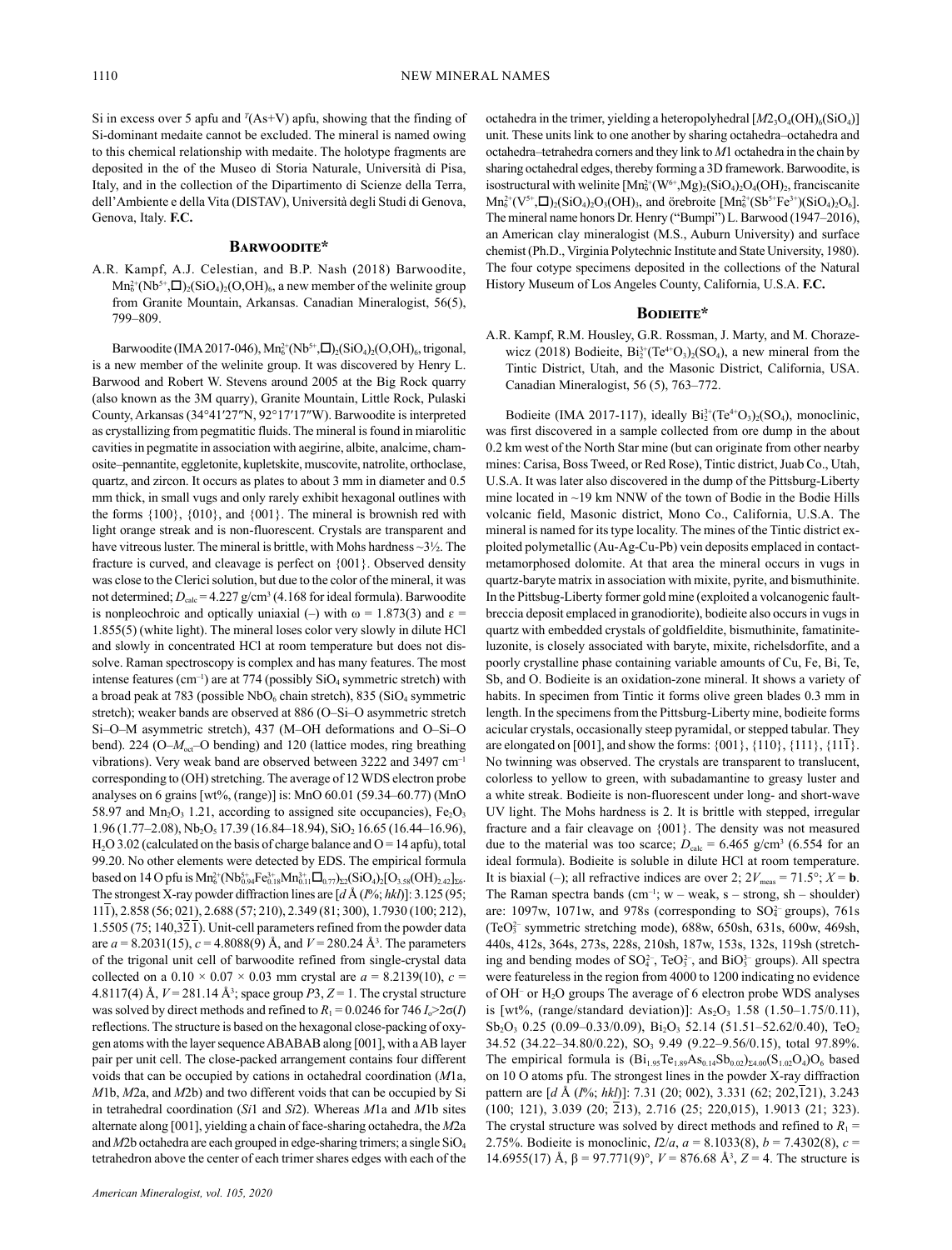based on  $Bi^{3+}O_3$  and  $Te^{4+}O_3$  pyramids that share O vertices and form an undulating sheet parallel to {001}. These sheets are connected through interlayered [SO4] groups that form long Bi–O and Te–O bonds. Bodieite is structurally distinct from known minerals, but it is isostructural with synthetic  $Bi_2^{3+}(Te^{4+}O_3)_2(Se^{6+}O_4)$  and  $Bi_2^{3+}(Se^{4+}O_3)_2(Se^{6+}O_4)$ . Five cotype specimens are deposited in the Natural History Museum of Los Angeles County, Los Angeles, California, U.S.A. **Yu.U.**

# **Ciriottiite\***

L. Bindi, C. Biagioni, B. Martini, and A. Salvetti (2016) Ciriottiite,  $Cu(Cu, Ag)_{3}Pb_{19}(Sb, As)_{22}(As_{2})S_{56}$ , the Cu-analogue of sterryite from the Tavagnasco Mining District, Piedmont, Italy. Minerals 2016, 6(1), 8.

The new mineral ciriottiite (IMA 2015-027), Cu analogue of sterryite,  $Cu(Cu, Ag)_{3}Pb_{19}(Sb, As)_{22}(As_{2})S_{56}$ , monoclinic, has been discovered in one specimen collected at the Espérance superiore tunnel in the Tavagnasco Pb-Bi-Zn-As-Fe-Cu hydrothermal ore district, ~50 km N of Turin, Piedmont, Italy (45.5416 N; 7.8134 E). It was found in a complex sulfide assemblage with chalcopyrite, arsenopyrite, galena, minor amounts of bismuthinite, sulfosalts (cosalite, izoklakeite-giessenite), bismuth, and gold. Secondary alteration minerals include anglesite, azurite, langite, and tavagnascoite. In the holotype specimen, ciriottiite is associated with arsenopyrite and a kobellite-like mineral, within a vug of a quartz vein. Ciriottiite forms black tubular crystals, up to 150 μm and few micrometers thick with a black streak and metallic luster. It is brittle. The indentation hardness VHN<sub>10</sub> = 203 (190–219) kg/mm<sup>2</sup>, corresponding to  $\sim$ 3–3½ of Mohs scale. No other physical properties are given;  $D_{\text{calc}} = 5.948 \text{ g/cm}^3$ . In reflected light, ciriottiite is light gray, distinctly anisotropic with brownish to greenish rotation tints. Internal reflections were not observed and there is no optical evidence of zonation. The reflectance values in air  $[R<sub>m</sub>]$ *R*min % (nm)] for **COM** wavelengths are: 37.8/ 33.2 (471.1); 35.3/ 31.8 (548.3), 34.7/ 31.0 (586.6); 32.5/ 27.9 (652.3). Reflectance curves for sterryite and parasterryite are similar to those of ciriottiite, but reflectance values are lower for the latter. The average of 5 spot electron probe WDS analyses [wt%, (range)] is: Cu 2.33 (2.22–2.41), Ag 0.53 (0.48–0.60), Hg 0.98 (0.92–1.06), Tl 0.78 (0.74–0.81), Pb 44.06 (43.89–44.21), As 4.66 (4.58–4.75), Sb 23.90 (23.77–24.05), Bi 1.75 (1.65–1.83), S 20.37  $(20.22-20.46)$ , total 99.38. No other elements with  $Z > 9$  were detected. The empirical formula based on 56 S apfu is  $Cu<sub>3.23</sub>Ag<sub>0.43</sub>Hg<sub>0.43</sub>Pb<sub>18.74</sub>Tl<sub>0.34</sub>$  $Sb_{17,30}As_{5,48}Bi_{0,74}S_{56}$ . The powder X-ray data was not obtained. The strongest lines of the calculated powder X-ray diffraction pattern are  $\left[d_{\text{calc}}\right]$  Å (*I*calc%; *hkl*)]: 3.641 (100; 075), 3.595 (35; 234), 3.238 (82; 0.1.13), 3.208 (57; 078), 2.936 (54; 088); 2.928 (37; 229), 2.800 (36; 267), 2.043 (78; 402). Single-crystal X-ray data collected from the crystal  $0.04 \times 0.045$  $\times$  0.06 mm shows ciriottiite to be monoclinic, space group  $P2_1/n$ ,  $a =$ 8.178(2), *b* = 28.223(6), *c* = 42.452(5) Å, β = 93.55(2)°, *V* = 9779.5 Å3 , *Z* = 4. The crystal structure was refined to  $R_1$  = 0.118 for 21304 observed  $F_{\circ}$ >4 $\sigma(F_{\circ})$  reflections. It is topologically identical to that of ciriottiite Ag-analogue sterryite. Cu(Ag,Cu)<sub>3</sub>Pb<sub>19</sub>(Sb,As)<sub>22</sub>(As<sub>2</sub>)S<sub>56</sub>. The structure is composed by the fishbone arrangement of complex columns along **b**. These complex columns delimited by the surfaces of weakest bonding, cutting the longest (Sb/As)–S bonds along distinct lone-electron-pair micelles. A single kind of complex column corresponds to one unit formula. It has a pseudotrigonal prismatic core and two "arms" (ribbon projections) of unequal length. Each complex column contains 16 Pb sites (with minor Bi and Tl), 10 pure Sb sites, 10 mixed (Sb/As) sites (five having As > Sb), and five mixed (Pb/Sb) positions. As in sterryite, one of the mixed (Pb,Sb) position located on the short arm is connected to a partially occupied Cu site. In the short arm there are two pure As sites, forming localized As–As bonds characterizing both ciriottiite and sterryite. The other Cu-hosting sites are located in the long arm. At its base, a mixed and split (Cu/Bi) site alternates with a mixed (Cu,Ag,Hg) site the former corresponds to a split (Cu/Ag) site in sterryite. At the

end of the long arm, a (Cu,Hg) site alternates with a mixed (Sb,As) site. The chemical formula derived from the crystal structure refinement is  $Cu_{0.80}(Cu_{1.93}Hg_{0.47}Ag_{0.40}Bi_{0.20})_{\Sigma 3}(Pb_{14.65}Ti_{0.35})_{\Sigma 15}(Pb_{3.89}Sb_{1.71}Bi_{0.40})_{\Sigma 6}$  $Sb_{10}(Sb_{5,63}As_{4,37})_{\Sigma10}(As_2)S_{56}$ . Structurally ciriottiite can be considered as an expanded derivative of owyheeite, belonging to the owyheeite group. The name honors Marco Ernesto Ciriotti (b. 1945) Italian member of the IMA CNMNC since 2013, and president of the Italian Micromineralogical Association for his longstanding contribution to mineral systematics. The holotype specimen is deposited in the Museo di Storia Naturale, Università degli Studi di Firenze, Florence, Italy. **D.B.**

# **Clino-oscarkempffite\***

E. Makovicky, D. Topa, and W.H. Paar (2018) The definition and crystal structure of clino-oscarkempffite,  $Ag_{15}Pb_6Sb_{21}Bi_{18}S_{72}$ . European Journal of Mineralogy, 30(3), 569–589.

Clino-oscarkempffite (IMA 2012-086), simplified chemical formula  $Ag_{1.25}Pb_{0.5}Sb_{1.75}Bi_{1.5}S_6$  (*Z* = 12) or  $Ag_{15}Pb_6Sb_{21}Bi_{18}S_{72}$  (*Z* = 1), is a new monoclinic  $N = 4$  member of the lillianite homologous series discovered in the old specimens originating from the 264 level of the Colorada vein, Animas mine, Chocaya Province, Department of Potosi, Sur Chichas, Bolivia, collected by the expeditions of W. Vaux in 1929–1930. The deposit is a typical for the hydrothermal Ag–Sn formation of Bolivia. In the upper parts of the Colorada vein, cassiterite is associated with freibergite and stannite–kësterite family members. Ore textures indicated open space filling by crystallization of ore minerals and telescoping of mineral assemblages. Clino-oscarkempffite is associated with aramayoite, oscarkempffite, arsenopyrite, ferrokësterite, freibergite, miargyrite, pyrite, and quartz. It occurs in close intergrowth with oscarkempffite forming discrete anhedral grains with different Sb/Bi ratios and aggregate portions (at least up to more than 1 mm) with continuous changes in this ratio. Physical and optical properties are practically no discernable from those of oscarkempffite (Topa et al. 2016). Clino-oscarkempffite is grayish black, opaque, with metallic luster and dark gray streak. It is brittle, with irregular fracture and no observable cleavage. Indentation hardness VHN<sub>50</sub> = 200 (189–208) kg/mm<sup>2</sup> corresponding to  $3-3\frac{1}{2}$  of Mohs scale. Density was not measured;  $D_{\text{calc}} = 6.04$  g/cm<sup>3</sup>. In reflected light, the mineral is grayish white, with distinct pleochroism between white and gray tones. Anisotropism is distinct with rotation tints in shades of gray. The reflectance values in air  $[R_{\text{max}}/R_{\text{min}}\%$  (nm)] (**COM** wavelengths bolded) are: 47.5 /43.0 (400), 44.9/38.4 (420), 44.3/37.3 (440), 44.0/37.3 (460), **44.1/37.4 (470)**, 43.9/37.4 (480), 43.0/37.2 (500), 42.9/36.9 (520), 42.9/36.3 (540), **42.7/36.2 (546)**, 42.5/36.2 (560), 42.2/36.1 (580), **42.1/36.1 (589)**, 41.8/35.9 (600), 42.3/36.0 (620), 41.8/35.7 (640), **42.0/35.6 (650)**, 41.7/35.5 (660), 41.2/35.2 (680), 41.7/35.3 (700). The  $R_{\text{max}}$  values for a bismuth-richer phase are higher by  $\sim$ 3% compare to oscarkempffite, with the difference varying by a wavelength. Opposite is true for the  $R_{\text{min}}$  values, explained by the orientations of the optically analyzed oscarkempffite grains being far from giving maximum Δ*R*. The average of six point WDS electron probe analyses [wt% (range)] is: Cu 0.08 (0.07–0.13), Ag 14.31 (14.11–14.42), Pb 10.66 (10.42–10.82), Bi 33.56 (33.36–33.71), Sb 21.39 (21.11–21.63), S 20.14 (20.07–20.22), total 100.14. The empirical formula based on 132 apfu is  $Cu<sub>0.12</sub>Ag<sub>15.24</sub>$  $Pb_{5.88}Sb_{20.16}Bi_{18.48}S_{72.12}$  (*Z* = 1) or for 11 apfu (*Z* = 12): Cu<sub>0.01</sub>Ag<sub>1.27</sub>Pb<sub>0.49</sub>  $Sb_{1.68}Bi_{1.54}S_{6.01}$ .  $N_{chem} = 4.14$ . For oscarkempffite it is  $Cu_{0.28}Ag_{9.89}Pb_{3.96}$  $Sb_{17.36}Bi_{8.58}S_{47.92}$  based on 88 apfu (*Z* = 1). There is a substantial difference in the Sb/Bi ratio (1.13 and 2.02, respectively). Clino-oscarkempffite is heavily oversubstituted according to the Ag + (Bi, Sb)  $\leftrightarrow$  2Pb substitution to 122.8% in comparison to gustavite,  $AgPbBi<sub>3</sub>S<sub>6</sub>$ . Powder X-ray data were not collected. The strongest lines of the calculated powder X-ray diffraction pattern are  $[d_{\text{calc}} \text{Å} (I_{\text{calc}} \text{%}; \text{hkl})]$ : 3.367 (35; 432), 3.362 (35; 232), 3.329 (100; 650), 2.984 (30; 10.1.2), 2.972 (29; 812), 2.882 (43; 10.2.2), 2.871 (43; 822), 2.070 (28; 204). Single-crystal X-ray data obtained on a fragment  $0.06 \times 0.06 \times 0.09$  mm shows the mineral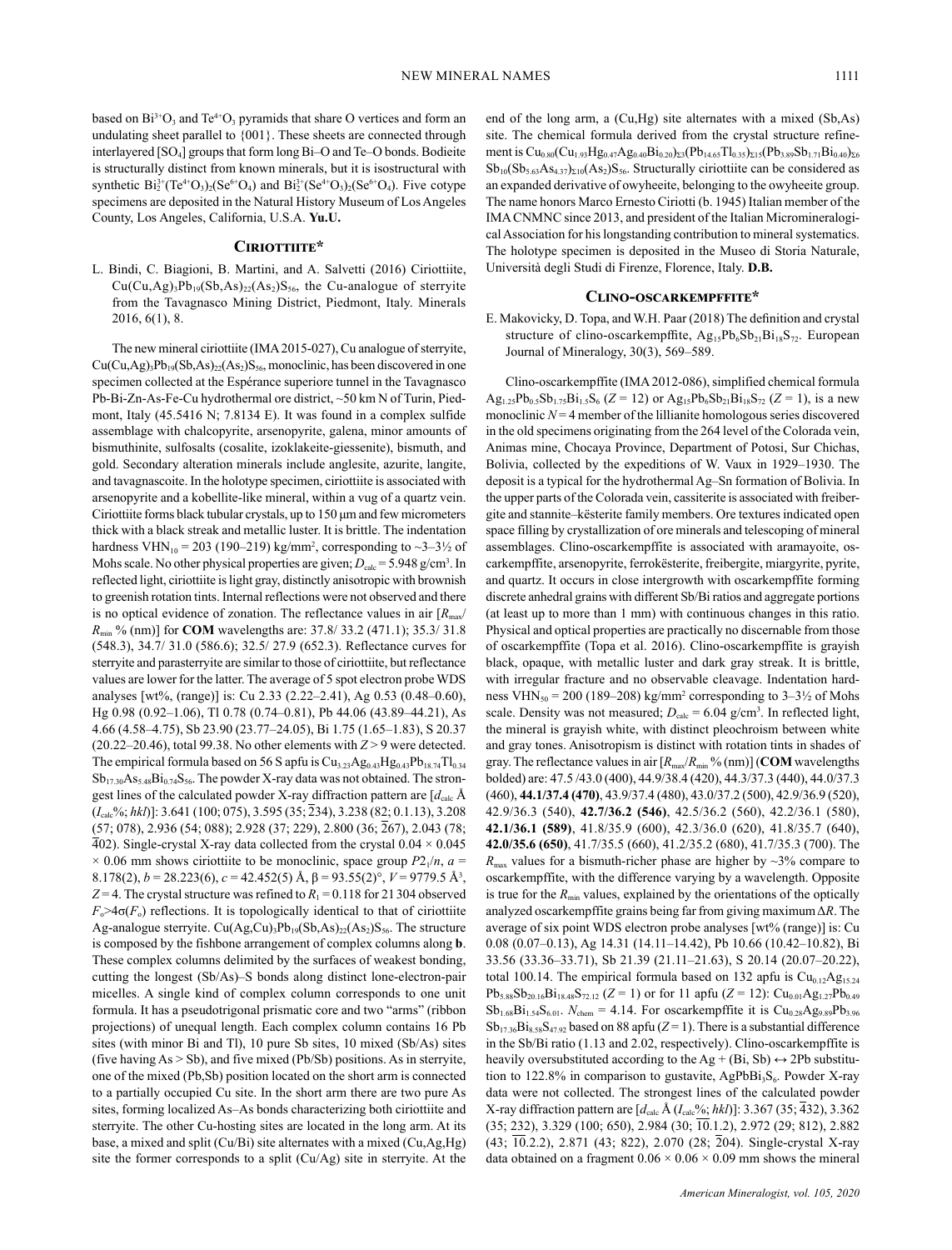is monoclinic, space group  $P2_1/c$ ,  $a = 39.811(25)$ ,  $b = 19.280(12)$ ,  $c =$ 8.278(5) Å, β = 96.195(9)°, *V* = 6317 Å3 , *Z* = 1. The crystal structure was solved by direct methods and refined to  $R$   $[F_0 > 4\sigma(F_0)] = 0.0704$ . It contains 30 independent cation sites and 36 distinct sulfur sites and consists as a general  $N = 4$  lillianite homologue of  $(311)_{\text{PbS}}$  slabs four octahedra thick along  $(100)_{PbS}$  connected via unit-cell twinning on the  $(311)_{PbS}$  planes. It is a threefold superstructure of the lillianite aristotype, with a doubled 4 Å axis and, uniquely, a tripled ~13.3 Å *a* parameter. The structure of is full of mixed cation sites. The central octahedra of the PbS-like slabs are mixed (Bi,Sb), (Sb,Bi), and Sb sites in alternation along the 8.3 Å direction, whereas in the marginal octahedral (Sb,Bi) positions alternate with distorted tetrahedra of Ag. The bicapped trigonal prisms on meeting planes of two octahedral slabs are occupied by mixed (Pb,Bi) sites. Cation occupation schemes result in blocks with monoclinic overall symmetry which alternate along [100] with blocks with orthorhombic overall symmetry. The order–disorder implications of this division are discussed. The substantial difference between formula obtained from structure refinement,  $Ag_{12}Sb_{25,32}Bi_{10,6}(Pb,Bi)_{12}S_{72}$ , and chemical data might be related to variations in Sb/Bi ratio of deeper portion of the X-rayed sample and the analyzed surface as well as to the partial, variable overlap of cation positions. The name is given because of structural and chemical similarity to orthorhombic oscarkempffite. The holotype specimen is deposited in the Natural History Museum Vienna, Austria. **D.B.**

#### **References cited**

Topa, D., Makovicky, E., Paar, W.H., Stanley, C.J., and Roberts, A.C. (2016) Oscarkempffite,  $Ag_{10}Pb_4(Sb_{17}Bi_9)_{26}S_{48}$ , a new Sb-Bi member of the lillianite homologous series. Mineralogical Magazine, 80, 807–817.

#### **Ilirneyite\***

I.V. Pekov, O.I. Siidra, E.A. Vlasov, V.O. Yapaskurt, Yu.S. Polekhovsky, and A.V. Apletalin (2018) Ilirneyite,  $Mg_{0.5}[ZnMn^{3+}(TeO_3)_3] \cdot 4.5H_2O$ , a new mineral from Chukotka, Russia. Canadian Mineralogist, 56 (6), 913-921.

Ilirneyite (IMA 2015-046), ideally  $Mg_{0.5}[ZnMn^{3+}(Te^{4+}O_3)_3] \cdot 4.5H_2O$ , was discovered at the gold-silver Sentyabr'skoe deposit, Ilirney ore district, Western Chukotka, Russia. The new mineral was named for its locality, near the village of Ilirney, the Ilirney Lakes and Ilirneyveem River. Ilirneyite was found in the oxidation zone of sulfide- and telluridebearing veins in association with gypsum, malachite, azurite, cerussite, anglesite, brochantite, linarite, posnjakite, chlorargyrite, acanthite, gold, goethite, coronadite, paratellurite, raisaite, and xocomecatlite. Ilirneyite occurs in intimate association with gypsum, in cracks and small cavities close to veins enriched with telluride minerals. Aggregates of the new mineral overgrow quartz, muscovite, hessite, petzite, and gold. Most typically ilirneyite occurs as earthy films. Interrupted coatings are up to  $1.5 \times 2.5$  cm and usually not thicker than 0.01 mm. Occasionally, ilirneyite forms perfect, well-terminated long prismatic hexagonal crystals (up to  $0.2 \times 0.05$  mm)  $\{100\} + \{101\}$  combined in sprays or open-work chaotic groups. More commonly, it is found as moss-like, soft, friable aggregates consisting of tiny acicular to hair-like (to  $0.03 \times$ 2 μm) crystals. Ilirneyite is reddish-brown to dark brownish-red (brown to light brown in moss-like aggregates), transparent in crystals and translucent in aggregates. The streak is brown. The luster is adamantine to semi-metallic in crystals and silky in aggregates. The micro indentation hardness  $VHN_{20} = 132 (122-142)$  kg/mm<sup>2</sup> corresponding to  $\sim$  3 of Mohs scale. The mineral is brittle, with uneven fracture and no cleavage or parting. The density was not measured due to small crystal size;  $D_{\text{calc}} =$ 4.205 g/cm3 . In reflected light ilirneyite is dark gray, weakly bireflectant, non-pleochroic, and weakly anisotropic with distinct red brown internal reflections. The reflectance values in air (**COM** wavelengths are bolded) [ $R_{\text{min}}/R_{\text{max}}$ , (nm)] are: 7.1/8.2 (400), 7.7/8.8 (420), 7.9/9.1 (440), 7.8/9.0

(460), **7.8/9.0 (470)**, 7.7/8.9 (480), 7.6/8.8 (500), 7.5/8.8 (520), 7.4/8.7 (540), **7.3/8.7 (546)**, 7.3/8.6 (560), 7.2/8.6 (580), **7.2/8.6 (589)**, 7.2/8.5 (600), 7.1/8.5 (620), 7.1/8.4 (640), **7.1/8.4 (650)**, 7.0/8.3 (660), 7.0/8.2 (680), 6.9/8.2 (700). The average of 9 WDS analyses is [wt%, (range)]: CuO 0.58 (0.04–1.65), MgO 4.20 (3.72–4.84), ZnO 11.42 (7.07–14.85),  $[Mn_2O_3 \text{ total } 8.54 (6.16–12.91) \text{ subdivided to MnO } 1.25 \text{ and Mn}_2O_3 7.14$ by charge balance for the formula based on  $Te_3^{\{+}}O_9$ , in accordance with crystal structure data],  $Fe<sub>2</sub>O<sub>3</sub>·0.06$  (0-0.11), TeO<sub>2</sub> 65.06 (63.88-65.97),  $H<sub>2</sub>O$  11.01 (by stoichiometry for 4.5  $H<sub>2</sub>O$  pfu), total 100.72. The empirical formula is  $Mg_{0.77}Mn_{0.13}^{2+}Cu_{0.05}Zn_{1.03}Mn_{0.67}^{3+}Fe_{0.01}^{3+}Te_3^{4+}O_9 \cdot 4.5 \text{ H}_2\text{O}$  based on  $(Te^{4+}O_3)$ <sub>3</sub> and 4.5 H<sub>2</sub>O pfu. The strongest lines in the powder X-ray diffraction pattern are [*d* Å (*I*%; *hkl*)]: 8.18 (100; 100), 4.088 (61; 200), 3.847 (14; 002), 3.087 (15; 120,210), 2.977 (16; 112), 2.864 (24; 211), 2.796 (52, 202). The crystal structure was attempted to be solved by direct methods in *P*3 and *P*3 space groups. Both obtained models were transformed into  $P6_3/m$  space group and the structure was refined to  $R_1$  $= 4.5\%$ . Ilirneyite is hexagonal,  $P6\sqrt{n}$ ,  $a = 9.423(1)$ ,  $c = 7.669(1)$  Å,  $V =$ 589.7  $\mathring{A}^3$ ,  $Z = 2$ . Ilirneyite is a member of the zemannite structural family. Its crystal structure is based on  $[M_{{e_2}}({{\rm TeO}_3})_3]^n$  framework built of  $M_{{e_2O}_9}$ dimers sharing common corners with  $Te^{4+}O_3$  pyramids with the  $Te^{4+}$  cation in the apex pointing into the channel. The dominant cations occupying the *Me* sites are Zn and  $Mn^{3+}$  with minor  $Mn^{2+}$ , Cu and Fe<sup>3+</sup>. The channels in the  $[Me<sub>2</sub>(TeO<sub>3</sub>)<sub>3</sub>]$ <sup>*n*</sup> framework are filled by chains formed by Mg cations and H2O molecules together with lone electron pairs associated with Te<sup>4+</sup>. The type specimen is deposited in the Fersman Mineralogical Museum of the Russian Academy of Sciences, Moscow, Russia. **Yu.U.**

# **Kannanite\***

D. Nishio-Hamane, M. Nagashima, N. Ogawa, and T. Minakawa (2018) Kannanite, a new mineral from Kannan Mountain, Japan. Journal of Mineralogical and Petrological Sciences, 113(5), 245–250.

Kannanite (IMA 2015-100), Ca<sub>4</sub>[(Al,Mn<sup>3+</sup>,Fe<sup>3+</sup>)<sub>5</sub>Mg](VO<sub>4</sub>) (SiO<sub>4</sub>)<sub>2</sub>  $(Si<sub>3</sub>O<sub>10</sub>)(OH)<sub>6</sub>$ , orthorhombic, is a new Ca-dominant member of the ardennite series. It was discovered in Kannan Mountain, Ozu, Ehime Prefecture, Japan (33°31′02″N 132°37′58″E). The metamorphic rocks of the Kannan unit consist of metamorphosed basaltic tuff and lava, metagabbro, metadolerite, and metachert, exposed to metamorphism in the pumpellyite–actinolite facies. Kannanite was found in an approximately 50 cm thick layer of iron–manganese ore in the metachert. The ore consist mainly of quartz and hematite, in association with braunite. Kannanite occurs in fine quartz veins crossing the hematite-rich part, associated to ardennite-(V). Both kannanite and ardennite-(V) are considered to be formed by the activities of metamorphic fluid accompanied with the Sanbagawa metamorphism. The mineral forms brownish orange to orange several micrometers (and rarely up to 15 μm) vitreous crystals, fragmented into anhedral grains with tabular and columnar shapes, with frequent voids. No fluorescence in UV range was observed. Cleavage is not observed but expected to be perfect on {010} by analogy with ardennite. Mohs hardness is 6. Density and optical properties were not measured, owing to the small grain size;  $D_{\text{calc}} = 3.43 \text{ g/cm}^3$ ,  $n_{\text{calc}} = 1.788$ . Kannanite is weakly pleochroic from orange to brownish orange. of arsenmedaite. In Raman spectrum peaks are evident at 300–1000 and  $3000-3700$  cm<sup>-1</sup> and by analogy with ardennite- $(As)$  have been assigned as 371 cm<sup>-1</sup> ( $v_2$  symmetric bending vibrations), 421 cm<sup>-1</sup> ( $v_4$  out-of-plane bending modes for VO<sub>4</sub> units), 779–881 cm<sup>-1</sup> (VO<sub>4</sub> antisymmetric and symmetric stretching vibrations), and 3400–3600 cm<sup>-1</sup> (O–H stretching vibrations). The average of 12 WDS electron probe analyses on grains from a single vein [wt% (range)] is:  $V_2O_3$  6.04 (5.49–6.53), As<sub>2</sub>O<sub>3</sub> 1.52  $(1.38-1.78)$ , SiO<sub>2</sub> 29.73 (28.73-29.84), Al<sub>2</sub>O<sub>3</sub> 14.40 (13.85-15.13), Fe2O3 5.18 (4.83–5.44), MnO 12.65 (11.86–13.99) (MnO 3.89 and Mn<sub>2</sub>O<sub>3</sub> 9.74, according to electroneutrality), CaO 19.02 (17.34-19.68), MgO 2.70 (2.57–2.82), CuO 0.34 (0.23–0.46), NiO 0.40 (0.30–0.51), H2O 5.22 (according to electroneutrality, 28 anions and 16 cations), total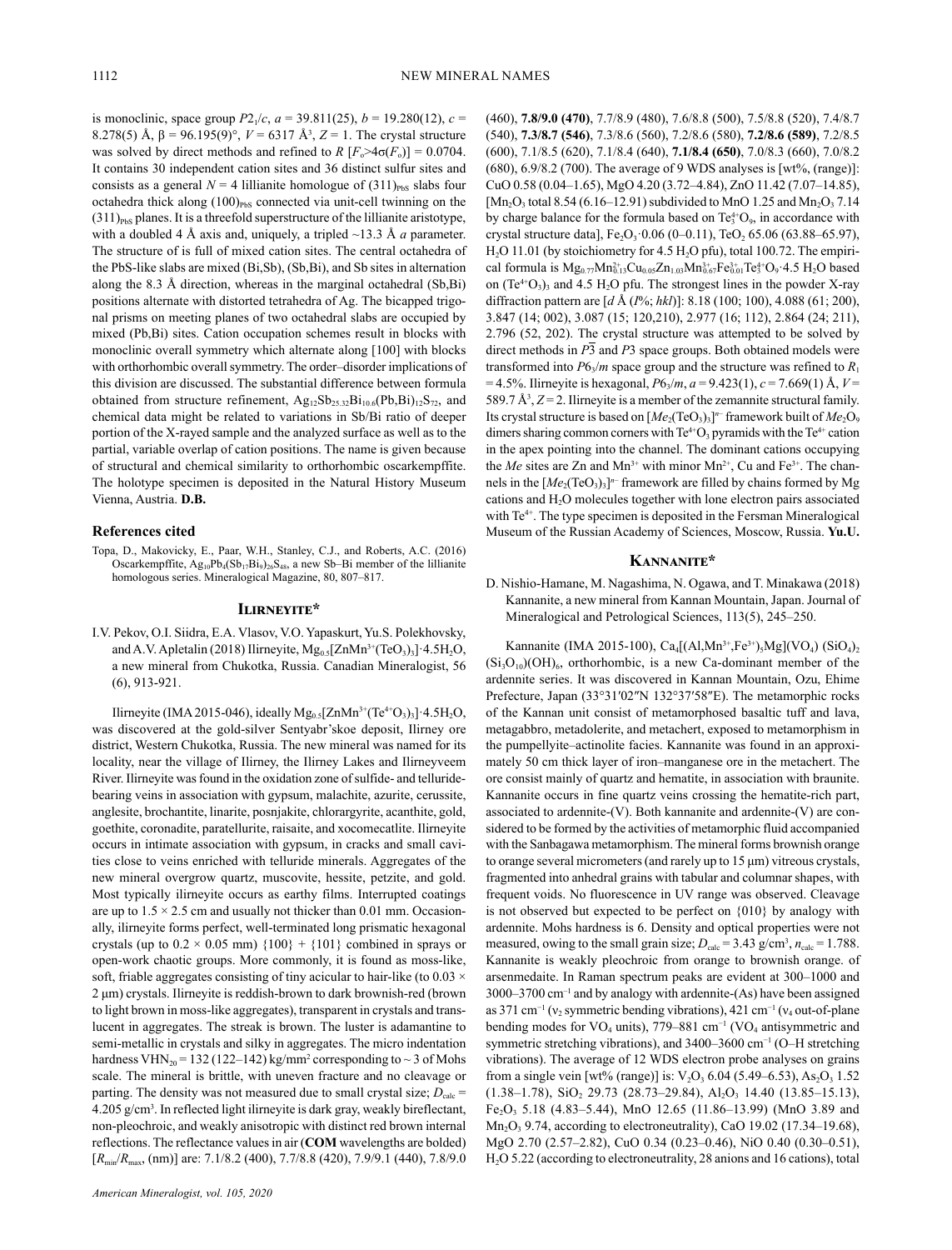97.83. The empirical formula based on 28 anions and 16 cations ( $Si + V$ + As = 6 and others = 10) pfu is  $(Ca_{3.60}Mn_{0.40}^{2+})_{24}(Al_{3.00}Mn_{1.31}^{3+}Fe_{0.69}^{3+}Mg_{0.71}^{3}$  $\text{Mn}^{2+}_{0.19}\text{Ni}_{0.06}\text{Cu}_{0.05}\text{)}_{\Sigma 6}[(\text{V}^{5+}_{0.70}\text{Si}_{0.16}\text{As}_{0.14})_{\Sigma 1}\text{O}_{3.84}(\text{OH})_{0.16}](\text{SiO}_4)_{2}(\text{Si}_3\text{O}_{10})(\text{OH})_{6}.$ The strongest X-ray powder diffraction lines are [*d* Å (*I*%; *hkl*)]: 3.234 (37; 204), 3.001 (100; 115,020), 2.809 (35; 121), 2.715 (66; 122), 2.658 (67; 116,310), 2.531 (47; 024), 2.306 (37; 207). Orthorhombic unitcell parameters refined from the powder data are  $a = 8.8802(14)$ ,  $b =$ 5.9919(13),  $c = 18.882(3)$  Å, and  $V = 1004.7$  Å<sup>3</sup>. The **c** periodicity and the space group *Pnmm* were confirmed by electron diffraction. No singlecrystal X-ray data are provided. Ardennite-series minerals are classified in terms of cations in *A* ( $A^{2+}$  cations), *T*4 (As or V), and *M* site ( $M^{2+}$  and M3+ cations). Kannanite is V-dominant in *T*4 site, Ca dominant at the *A* sites, and the *M*1 and *M*2 sites are occupied only by trivalent cations, whereas the *M*3 site is shared by both trivalent and divalent cations (half by Mg and small amount of  $Mn^{2+}$ , and other half by the trivalent cations). The order of amount of the trivalent cations in kannanite is  $Al > Mn^{3+} >$  $Fe<sup>3+</sup>$ , and Al is dominant compared to  $Mn<sup>3+</sup> + Fe<sup>3+</sup>$ . The mineral is named for its type locality. The holotype specimen has been deposited in the National Museum of Nature and Science, Tokyo, Japan. **F.C.**

# **Magnesio-hornblende\***

R. Oberti, M. Boiocchi, F.C. Hawthorne, and M.E. Ciriotti (2018) Magnesio-hornblende from Lüderitz, Namibia: mineral description and crystal chemistry. Mineralogical Magazine, 82(1), 145–157.

Magnesio-hornblende (IMA 2017-059), ideally  ${}^{\text{A}}\Box {}^{\text{B}}\text{Ca}_2{}^{\text{C}}(\text{Mg}_4\text{Al})$  $T(Si<sub>7</sub>AI)O<sub>22</sub>W(OH)<sub>2</sub>$ , monoclinic, is a new mineral of the amphibole supergroup (Hawthorne et al. 2012). It was found in 1970 by M.E. Ciriotti in the sand dunes of the Lüderitz, Karas Region, Namibia (~26°38′52″S, 15°09′28″E). Dune sands in the coastal Namibia are invariably lithofeldspatho–quartzose volcaniclastic and have a homogeneous composition from Lüderitz to Walvis Bay. Plagioclase exceeds K-feldspar. Mafic volcanic rock fragments predominate over granitoid, sedimentary (quartzose to feldspatho–quartzose siltstone/sandstone, shale, minor limestone and hybrid carbonate) and metamorphic (quartz–sericite, quartz–mica, quartz–epidote, amphibolite) grains. Samples enriched in heavy minerals are usually dominated by clinopyroxene, with subordinate opaque Fe– Ti–Cr oxides, garnet, epidote and amphibole. The holotype specimen is a friable block of subhedral to anhedral magnesio-hornblende crystals up to a few millimeters. The crystals are green to dark green, vitreous with good cleavage on {110}. The mineral is non fluorescent. Density and hardness are not reported;  $D_{\text{calc}} = 3.137 \text{ g/cm}^3$ . In transmitted plane-polarized light, magnesio-hornblende is pleochroic (*X* – pale yellow < *Y* – bluish green < *Z* – dark green). It is optically biaxial (–),  $\alpha$  = 1.640(2),  $\beta$  = 1.654(2),  $\gamma$  = 1.666(2) (589.9 nm)  $2V_{\text{meas}} = 82(1)^\circ$  and  $2V_{\text{calc}} = 84.9^\circ$ ;  $X^\wedge$  **a** = 33.7° (in β obtuse), *Y* || **b**, *Z* ^ **c** = 18.2° (in β acute) The dispersion of optical axis is weak  $(v > r)$ . The average of 10 electron probe WDS analyses [wt<sup>%</sup>  $(\text{range})$ ] is: SiO<sub>2</sub> 50.24 (49.16–51.10), TiO<sub>2</sub> 0.24 (0.22–0.25), Al<sub>2</sub>O<sub>3</sub> 6.52  $(6.26-6.72)$ , Cr<sub>2</sub>O<sub>3</sub> 0.10 (0.08-0.11), FeO<sub>tot</sub> 10.82 (10.69-10.98) (FeO 8.87 and Fe<sub>2</sub>O<sub>3</sub> 2.17 by structure refinement), MnO  $0.25$  (0.23–0.28), MgO 16.52 (16.44–16.59), NiO 0.03 (0–0.06), ZnO 0.02 (0–0.07), CaO 11.68 (11.64–11.75), Na<sub>2</sub>O 0.92 (0.87–1.01), K<sub>2</sub>O 0.30 (0.23–0.35), H<sub>2</sub>O 2.02 [based on  $2 = (OH, F, Cl)$ , F 0.11 (0.00–0.31), Cl 0.10 (no variation reported)];  $-O=F_2 0.05$ ,  $-O=Cl_2 0.02$ , total 100.05. The empirical formula is  ${}^{\text{A}}(\square_{0.73} \text{Na}_{0.22} \text{K}_{0.05})_{\Sigma1.00} {}^{\text{B}}(\text{Ca}_{1.79}\text{Fe}_{0.10}^{2+} \text{Na}_{0.01})_{\Sigma2.00} {}^{\text{C}}(\text{Mg}_{3.48}\text{Fe}_{0.97}^{2+})$  $\mathrm{Al}_{0.28}\mathrm{Fe}_{0.23}^{3+}\mathrm{Cr}_{0.01}^{3+}\mathrm{Ti}_{0.01}^{4+}\mathrm{)_\Sigma_{5.00}}^{7}(\mathrm{Si}_{7.18}\mathrm{Al}_{0.82})_{\Sigma 8.00}\mathrm{O}_{22}^{\mathrm{W}}(\mathrm{OH}_{1.93}\mathrm{F}_{0.05}\mathrm{Cl}_{0.02})_{\Sigma 2.00}$  based on 24 (O+F+Cl) apfu with (OH+F+Cl) = 2. The strongest lines in the powder X‑ray diffraction pattern obtained from projection of 3D single crystal data are  $[d_{\text{calc}} \text{ Å } (I_{\text{calc}}\%; hkl)]$ : 2.709 (100; 151), 8.412 (74; 110), 3.121 (73; 310), 2.541 (58; 202), 3.386 (49; 131), 2.596 (45; 061), 2.338 (41; 351), 2.164 (39; 261). The cell parameters obtained from singlecrystal X-ray diffraction data collected on a  $0.60 \times 0.45 \times 0.10$  mm crystal are *a* = 9.8308(7), *b* = 18.0659(11), *c* = 5.2968(4) Å, β = 104.771(6)°, *V*  $= 909.64 \text{ Å}^3$ , monoclinic,  $C2/m$ ,  $Z = 2$ . The crystal structure was refined to  $R = 2.72\%$  on 1244 reflections with  $I > 3\sigma(I)$  and  $R_{all} = 3.15\%$  on 1380 reflections. The refined and analyzed crystal was assigned code 1325 in the amphibole database of the CNR-IGG in Pavia, Italy. In magnesiohornblende T Al is ordered at the *T*(1) site, smaller *B* cations (Mn,Fe,Mg) are ordered at the  $M(4')$  site and <sup>C</sup> $R^{3+}$  cations are almost ordered at the *M*(2) site but for a small amount of Al occurring at *M*(3). The *A* cations order among the *A*(*m*), *A*(2), and *A* subsites. The holotype material is deposited in the Museo di Mineralogia, Sistema Museale di Ateneo, University of Pavia, Italy. **F.C.**

# **References cited**

Hawthorne, F.C., Oberti, R., Harlow, G.E., Maresch,W.V., Martin, R.F., Schumacher, J.C., and Welch, M.D. (2012) Nomenclature of the amphibole supergroup. American Mineralogist, 97, 2031–2048.

# **Merelaniite\***

J.A. Jaszczak, M.S. Rumsey, L. Bindi, S.A. Hackney, M.A. Wise, C.J. Stanley, and J. Spratt (2016) Merelaniite,  $Mo_4Pb_4VSbS_{15}$ , a new molybdenum-essential member of the cylindrite group, from the Merelani Tanzanite Deposit, Lelatema Mountains, Manyara Region, Tanzania. Minerals, 6(4), 115.

Merelaniite (IMA 2016-042), ideally  $Mo_4Pb_4VSbS_{15}$ , is a new mineral species, the first Mo-essential member of the cylindrite homologous series discovered at the tanzanite gem mines in the Merelani hills near the town of Arusha, Lelatema Mountains, Manyara Region, Tanzania (~ 3°35ʹ0 S, 37°0ʹ30 E). It is named after the township of Merelani, in honor of the local miners, past and present, living and working in the region. Merelaniite might be identical to the mineral from Kayrakty, Kazakhstan (Yanulova and Kosyak 1971) and to "unnamed Pb-Mo sulfide" from the Sätra mine in Sweden (Zakrzewski et al. 1982) later listed as valid unknowns "UM1971-18-S:MoPbSb" and "UM1982-13-S:MoPb" respectively (Smith and Nickel, 2007). At Merelani it was originally noticed as "molybdenite" wires piercing chabazite crystals from (Simonoff and Wise, 2012, 2014). Organic and vanadium rich sedimentary "black shales" of Merelani region undergone ultrahigh temperature (granulitic facies) metamorphism at  $\sim$ 1000 °C with pressures up to 10–12 kbar. The formation of large sulfide crystals associating with well crystallized "flake" graphite would suggest a high temperature. The partial coating of the sulfides and later infilling of cracks and voids by lower-grade metamorphic phases such as the zeolites and prehnite indicates these multiple phases of reworking and deformation. Merelaniite growth potentially took place between initial deformation and one or more of the retrograde events. All the specimens with identified merelaniite have been obtained at the secondary mineral markets and has not been recorded in situ. Most of specimens appeared since the sulfide-rich "zone" with big wurtzite and alabandine crystals was mined at ~2011–2013. Merelaniite was formed after alabandite and wurtzite, yet prior to quartz, calcite, prehnite, fluorapatite, zoisite (tanzanite), chabazite, and other zeolites, which have all been observed to fully or partially encapsulate fully formed merelaniite whiskers. Other associated minerals include diopside, graphite, tremolite, titanite, clausthalite, and pyrite. Merelaniite whiskers also occur in crevices attached to the surfaces of large alabandite crystals, intimately associated with masses of loosely aggregated yet well-formed graphite crystals. Merelaniite metallic dark gray cylindrical whiskers are typically tens (up to 100) of micrometers in diameter and up to a millimeter, rarely up to 12 mm long. SEM study shows it consisting of tightly coiled layers and can be described as "scrolls" terminated in a conical shape. The mineral is opaque, non-fluorescent in UV light. It has dark gray to black streak. Whiskers are malleable, flexible with a splintery fracture. Cleavage is perfect on  $\{001\}$ . Hardness and density were not determined;  $D_{\text{calc}} =$ 4.895 g/cm3 (for an ideal formula). In reflected light, merelaniite is weakly pleochroic gray to white, strongly bireflectant and strongly anisotropic with pale blue and orange-brown rotation tints. The reflectance values in air [*R*1/*R*2 (nm)] (interpolated **COM** wavelengths bolded) are: 37.6/47.6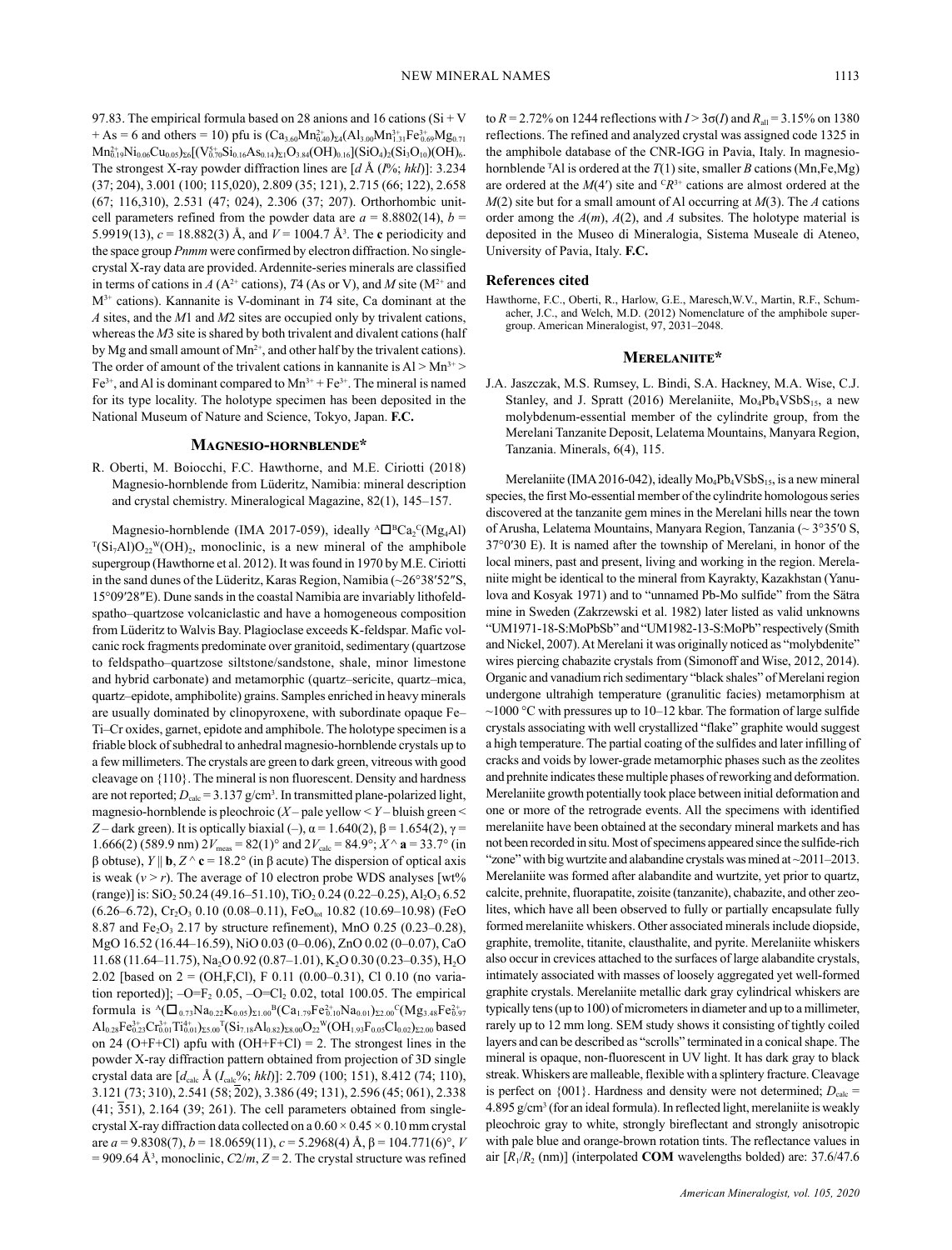(400), 37.4/47.2 (420), 37.2/46.8 (440), 36.9/46.5 (460), **36.8/46.3 (470)**, 36.6/46.1 (480), 36.3/45.7 (500), 36.0/45.1 (520), 35.7/44.4 (540), **35.6/44.1 (546)**, 35.4/43.5 (560), 35.0/42.7 (580), **34.8/42.3 (589)**, 34.6/41.8 (600), 34.4/41.0 (620), 34.3/40.2 (640), **34.3/39.9 (650)**, 34.2/39.6 (660), 34.1/39.2 (680), 34.0/39.0 (700). Raman spectra (collected using unpolarized incident laser radiation at 633 and 785 nm) show prominent peaks (cm<sup>-1</sup>) at 324, 350 (weak), 379, 390, and 401 (strongest). An intense broad band are between 133 and 245 cm<sup>-1</sup>, and less intense broad bands are centered near  $\sim$ 450, 570, and 780 cm<sup>-1</sup>. Raman shifts at 916, 1176, 1374, and 1619 cm<sup>-1</sup> can be seen only in the spectrum of a polished whisker excited with 633 nm radiation. The average of 13 selected electron probe WDS analyses [wt% (range)] is Cu 0.01 (0-0.05), Pb 42.40 (40.00-44.41), Mn 0.05 (0–0.23), Sb 2.59 (2.44–2.80), Bi 3.56 (3.05–4.12), As 0.39 (0.23–0.87), V 2.26 (2.16–2.41), Mo 21.10 (20.05–22.48), W 0.55 (0.39–0.62), S 24.05 (23.60–24.42), Se 1.25 (1.09–1.56), total 98.20. The empirical formula based on 15 anions pfu is  $Mo_{4.33}Pb_{4.00}As_{0.10}V_{0.86}Sb_{0.43}Bi_{0.33}Mn_{0.05}W_{0.05}$  $Cu_{0.03}(S_{14.70}Se_{0.30})$ . An arsenic-rich variety up to As 0.29 apfu has been noted. The X-ray diffraction pattern was indexed according to the two centered pseudo-tetragonal and pseudo-hexagonal sublattices (*Q* and *H* pseudolayers). The strongest X-ray powder diffraction lines [*d* Å (*I*%; *hkl*)] are 6.14 (30; 002), 2.965 (100; 200), 1.852 (20; 311) of *Q* sub cell and 5.94 (60; 002), 2.968 (25; 004), 2.673 (20; 111), 2.272 (40; 003); 1.829 (30; 301) of *H* sub cell. Single-crystal X-ray diffraction, electron diffraction, and high-resolution TEM confirm merelaniite belongs to the cylindrite homologous series with alternating centered pseudo-tetragonal (*Q*) and pseudo-hexagonal  $(H)$  layers with respective PbS and  $MoS<sub>2</sub>$  structure types. Both layers are triclinic with space group *C*1 or *C*1. The unit cell parameters for the *Q* layer refined from single-crystal/powder X-ray data are *a* = 5.929(8)/5.9249(8) Å; *b* = 5.961(5)/5.987(3) Å; *c* = 12.03(1)/12.077(6) Å;  $\alpha$  = 91.33(9)/90.61(3);  $\beta$  = 90.88(5)/90.04(2);  $\gamma$  = 91.79(4)/89.95(3);  $V = 425/428.4$  Å<sup>3</sup>,  $Z = 4$ . For the *H* layer,  $a = 5.547(9)/5.5503(6)$ ,  $b =$ 3.156(4)/3.1536(8), *c* = 11.91(1)/11.877(6) Å; α = 89.52(9)/90.00(1); β = 92.13(5)/90.05(1); γ = 90.18(4)/89.92(2); *V* = 208/207.9 Å3 , *Z* = 2. Among minerals of the cylindrite homologous series merelaniite is the first member with Mo essential *H* layers and the first case of triangular-prismatic coordination of cations in these layers. The **a** and **b** directions are parallel to the layers, and **c** is the layer-stacking direction;  $\mathbf{a}_H$  is parallel to  $\mathbf{b}_Q$ . The orientation of the **a** and **b** directions relative to the whisker axis is currently unknown. The commensurability ratio between  $\mathbf{a}_H$  and  $\mathbf{b}_Q$  in merelaniite leads to  $13Q/14H$  (77.58 Å with a  $\delta$  0.165 Å) being the first case of n<sub>o</sub>  $<$   $n_H$  owing to small *H* pseudo-layer due to Mo presence. The structural formula of merelaniite can be written as  $[{}^{\mathcal{Q}}(Pb_{0.80}Sb_{0.09}Bi_{0.07}As_{0.02}V_{0.02}^{3+})_{\Sigma1.00}]$  $[$ <sup>H</sup>(Mo<sup>4+</sup><sub>0.85</sub>V<sub>0.15</sub>W<sub>0.01</sub>Cu<sub>0.01</sub>)<sub>Σ1.02</sub>]S<sub>2.92</sub>Se<sub>0.06</sub> yielding a metal to sulfur ratio 2:3 consistent with structural and chemical data. Merelaniite is related to cylindrite and franckeite by the substitutions  $2Sn^{2+}$  + Fe +  $2Sb \rightarrow 2Mo^{4+}$  $+ V + Sb + S$  and to abramovite by the mechanisms  $2Bi \rightarrow V^{3+} + Sb$  and  $2SnIn \rightarrow 4Mo + S$ . Samples from the holotype specimen, all of which were extracted from a single 11 cm alabandite crystal have been deposited in the collections of the: Natural History Museum, London, Great Britain; the A.E. Seaman Mineral Museum, Houghton, Michigan, U.S.A.; the Smithsonian Institution's National Museum of Natural History, Washington, D.C., U.S.A. The crystals used for the X-ray crystallographic investigations are kept at the Department of Earth Sciences, University of Firenze, Italy. **D.B.**

# **References cited**

- Simonoff, J.A., and Wise, M.A. (2012) A closer look at Merelani minerals. Mineral News, 28, 2 and 3.
- Simonoff, J.A., and Wise, M.A. (2014) Minerals of the tanzanite-prehnite association from Merelani Hills, Tanzania. Rocks and Minerals, 89, 182.
- Smith, D.G.W., and Nickel, E.H. (2007) A system of codification for unnamed minerals: Report of the subcommittee for unnamed minerals of the IMA Commission on New Minerals, Nomenclature and Classification. Canadian Mineralogist, 45, 983–1055.
- Yanulova, M.K., and Kosyak, E.A. (1971) Mineral form of occurrence of molybdenum in the Kayrakty ore deposit. Trudy Instituta Geologicheskikh Nauk Akademia Nauk Kazakhskoi SSR, 31, 162–167 (in Russian).

Zakrzewski, M.A., Burke, E.A.J., and Lustenhouwer, W.J. (1982) Vuorelaineite, a new spinel, and associated minerals from the Sätra (Doverstorp) pyrite deposit, central Sweden. Canadian Mineralogist, 20, 281–290.

# **Oyonite\***

L. Bindi, C. Biagioni, and F.N. Keutsch (2018) Oyonite, Ag<sub>3</sub>Mn<sub>2</sub> Pb<sub>4</sub>Sb<sub>7</sub>As<sub>4</sub>S<sub>24</sub>, a New Member of the Lillianite Homologous Series from the Uchucchacua Base-Metal Deposit, Oyon District, Peru. Minerals, 8(5), 192.

Oyonite (IMA 2018-002), ideally Ag<sub>3</sub>Mn<sub>2</sub>Pb<sub>4</sub>Sb<sub>7</sub>As<sub>4</sub>S<sub>24</sub>, monoclinic, is new mineral species discovered in the specimen obtained at the mineral market, which was collected in 2010 from Nivel 890, Uchucchacua deposit, Oyon district, Catajambo, Lima Department, Peru. The mineral was named for its type locality. Uchucchacua deposit is the type locality for other four Mn-bearing sulfosalts: uchucchacuaite, benavidesite, manganoquadratite, and menchettiite. Oyonite found in association with orpiment, tennantite-tetrahedrite, menchettiite, and other minerals of the system Pb-Ag-Sb-Mn-As-S, in calcite matrix. The new mineral occurs as very rare black metallic subhedral to anhedral crystals, up to 100 µm with a black streak. It is brittle with a micro-indentation hardness  $VHN<sub>100</sub> =$  is 137 (132–147) kg/mm<sup>2</sup> corresponding to 3–3½ of Mohs scale. Density was not measured;  $D_{\text{calc}} = 5.237 \text{ g/cm}^3$  (5.275) for ideal formula). In reflected light, oyonite is weakly to moderately bireflectant and weakly pleochroic from dark gray to a dark green. Internal reflections are absent. Reflectance values are provided only for the COM wavelengths  $[R_{min}/R_{max}$  % (nm)] are: 33.9/40.2 (471.1), 32.5/38.9 (548.3), 31.6/38.0 (586.6), 29.8/36.5 (652.3). The average of five electron probe WDS analysis [wt% (range)]: Cu 0.76 (0.50–1.05), Ag 8.39 (8.08–8.91), Mn 3.02 (2.89–3.22), Pb 24.70 (24.55–25.81), As 9.54 (9.11–9.82), Sb 28.87 (28.24–29.61), S 24.30 (23.63–24.71), total 99.58 with other elements below detection limits. The empirical formula based on 20 cations pfu is  $Cu_{0.38}Ag_{2.48}Mn_{1.75}Pb_{3.79}Sb_{7.55}As_{4.05}S_{24.12}$ . The main X-ray powder diffraction lines are [*d* Å (*I*%; *hkl*)]: 3.34 (40; 312), 3.29 (100; 520), 2.920 (40; 132), 2.860 (30; 620), 2.821 (70; 232), 2.678 (35; 332), 2.045 (50; 004). The unit-cell parameters refined from the powder data are:  $a = 19.175(1)$ ,  $b = 12.7775(9)$ ,  $c = 8.1817(8)$  Å, β  $= 90.26(11)$ °,  $V = 2004.6$  Å<sup>3</sup>. The single crystal X-ray data collected on a crystal  $0.045 \times 0.055 \times 0.070$  mm shows oyonite to be monoclinic, space group *P*21/*n*, *a* = 19.1806(18), *b* = 12.7755(14), *c* = 8.1789(10) Å,  $\beta$  = 90.471(11)°, *V* = 2004.1 Å<sup>3</sup>, *Z* = 2. The crystal structure was refined to a final  $R_1 = 0.0317$  for 6272 independent reflections. Oyonite is one of the 4,4*L* homologous of the lillianite homologous series. Its crystal structure is formed by the alternation of  $(311)_{PbS}$  slabs, four octahedra thick along  $(100)_{\text{PbS}}$  and unit-cell twinned by reflection on  $(311)_{\text{PbS}}$ planes. There are 10 metal sites and 12 S sites in the unit cell. One of two independent sites with a bicapped trigonal prismatic coordination on the composition planes (100) is fully occupied by Pb and the second has a mixed (Pb,Sb) occupancy leading to the chemical formula of the (100) composition plane ( $Pb_{1.91}Sb_{0.09}$ )S<sub>2</sub>. There is only one kind of (311)<sub>PbS</sub> slab formed by one kind of diagonal (100)<sub>PbS</sub> plane. On the border of the plane, mixed (Ag,Cu)- and (Mn,Ag)-centered octahedra on one side, and Sb and (Sb,Mn)-centered sites alternate. In the center of the plane, a pure Sb site alternates with a pure As site along **c** in one column and mixed (Sb,As) and (As,Sb) sites in the other column. The composition of the diagonal (100)<sub>PbS</sub> plane is  $(Cu_{0.20}Ag_{1.25}Mn_{0.86}Sb_{3.65}As_{2.04}S_{10})$ . The chemical formula obtained through the structural data for  $Z = 2$  is  $Cu<sub>0.40</sub>Ag<sub>2.48</sub>Mn<sub>1.74</sub>Pb<sub>3.82</sub>Sb<sub>7.48</sub>As<sub>4.08</sub>S<sub>24</sub>. The homologue order from chemi$ cal analysis is  $N = 3.58$ . The  $Ag^+ + Me^{3+} = 2Pb^{2+}$  substitution percentage, considering minor cations, is 83% (75 for an idealized formula). Oyonite belongs to the Sb-rich members of the andorite homeotypic sub-series within the lillianite homologous series. Having an andorite component And<sub>75</sub>, it corresponds to a new member in the sequence with  $m = 4$ . The holotype specimen is deposited in the Museo di Storia Naturale, Università degli Studi di Firenze, Florence, Italy. **D.B.**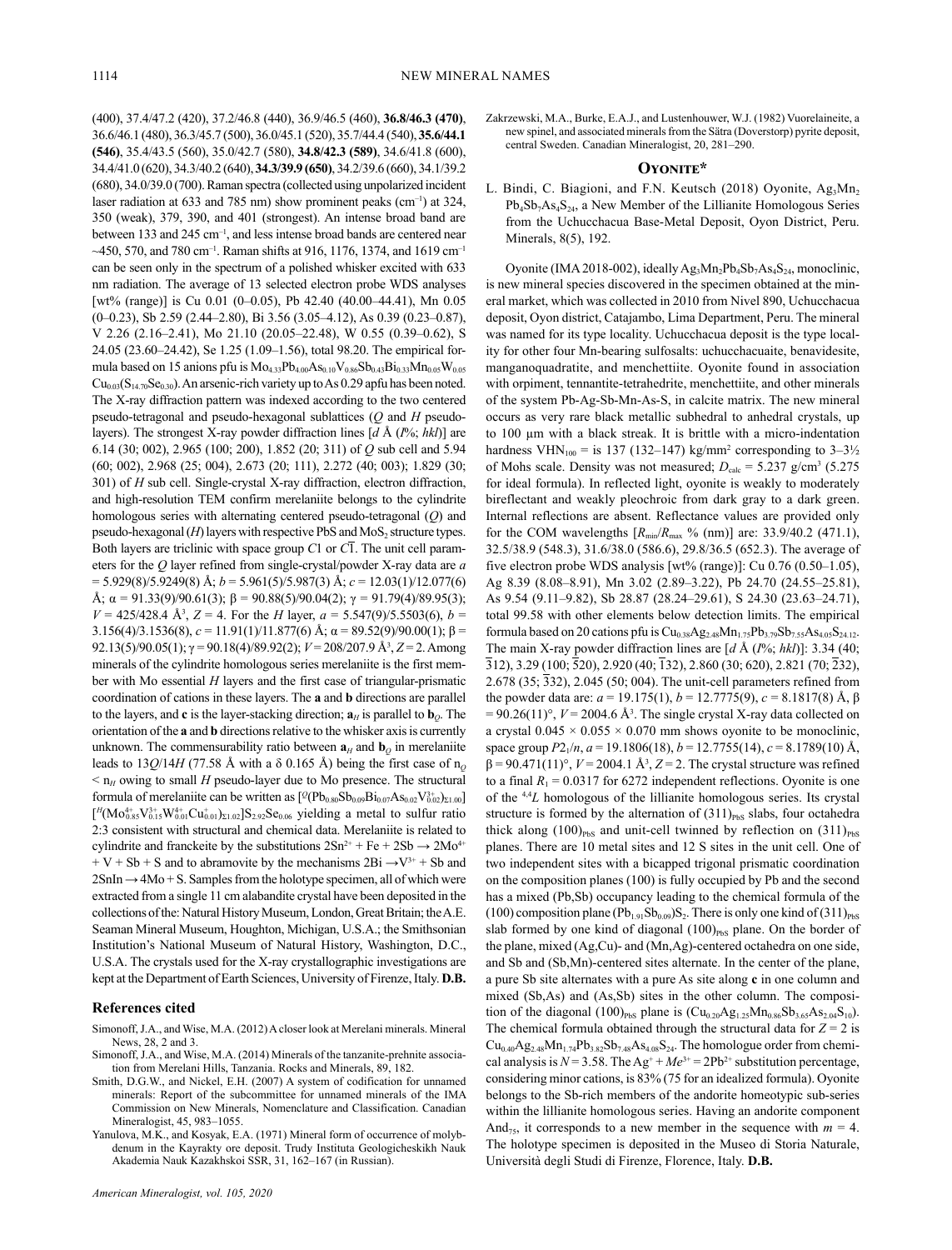# **Pararaisaite\***

A.R. Kampf, R.M. Housley, and G.R. Rossman (2018) Pararaisaite, the dimorph of raisaite, from the North Star Mine, Tintic, Utah, USA. Canadian Mineralogist, 56 (5), 811–820.

Pararaisaite (IMA 2017-110), ideally Cu<sup>2+</sup>Mg[Te<sup>6+</sup>O(OH)<sub>2</sub>]·6H<sub>2</sub>O, monoclinic, was discovered in the dumps of North Star mine (exploited polymetallic Au-Ag-Cu-Pb vein deposit), Mammoth, Tintic district, Juab Co., Utah, U.S.A. Pararaisaite is an oxidation-zone mineral, as bodieite abstracted in this issue. It occurs in vugs in a massive quartz with embedded crystals of baryte and goldfieldite, with a secondary malachite. The main minerals of the ore zone include galena, cerussite, and enargite. The new mineral forms blue, striated, prismatic crystals up to 0.4 mm elongated on [010]. The forms are: {100}, {001}, {102}, {102}, {114}. Pararaisaite is transparent, has a white streak and vitreous luster. No twinning was observed. It is nonfluorescent under long- and short-wave UV light. The Mohs hardness is 2½. The mineral is brittle with a splintery fracture, has the perfect cleavage on  $\{001\}$  and good on  $\{100\}$ .  $D_{\text{meas}} = 2.85(2)$  and  $D_{\text{calc}} = 2.812$  g/ cm<sup>3</sup> (2.851 for the ideal formula). The crystals lose color immediately and birefringence slowly, but do not dissolve, in dilute or concentrated HCl at room temperature. The mineral is pleochroic: *X* very pale purple << *Y* purple  $\langle Z \rangle$  blue green. It is optically biaxial (+),  $\alpha = 1.600(2)$ ,  $\beta = 1.616(2)$ ,  $\gamma =$ 1.713(3) (white light);  $2V_{\text{meas}} = 47(1)^\circ$ ;  $2V_{\text{calc}} = 46.4$ ;  $Z = \mathbf{b}, X \approx \mathbf{a}, Y \approx \mathbf{c}$ . The dispersion of optical axes is  $r > v$ , weak. The bands of Raman spectrum in the range from 3600 to 3000 cm<sup>-1</sup> correspond to O-H stretching of OH and H2O groups. Strong bands at 708, 682 and at 573, 526 cm–1 correspond to tellurate stretching and tellurate bending modes, respectively. Weak features occur at 1117, 1049, 405, 389, 337, 246, 225, and 183 cm–1. The averaged 4 point WDS electron probe analyses is [wt% (range/standard deviation)]: MgO 11.14 (10.78–11.50/0.33), CuO 18.59 (18.35–18.80/0.21), Sb<sub>2</sub>O<sub>5</sub> 0.26 (0.20–0.32/0.05), TeO<sub>3</sub> 42.55 (42.20–43.21/0.46), H<sub>2</sub>O 31.97 (by structure), total 104.51. The water loss under vacuum and/or during analyses accounts for high total. The empirical formula is  $(Mg_{1.01}Cu_{0.93}^{2+}Te_{0.96}^{6+}Sb_{0.01}^{5+})_{\Sigma3}$  $O_{12}H_{14,12}$  based on 12 O atoms pfu. The strongest lines of the powder X-ray diffraction pattern are [*d* Å (*I*%; *hkl*)]: 8.77 (100; 002); 4.824 (71; 200,111); 4.392 (43; 004), 4.248 (85; 202,202); 2.733 (39; 022), 2.419 (50; 400,024); 1.893 (48; 226,226). The crystal structure of pararaisaite was solved by charge-flipping method and refined to  $R_1 = 2.59\%$ . The mineral is monoclinic,  $P2_1/c$ ,  $a = 9.6838(5)$ ,  $b = 5.75175(19)$ ,  $c = 17.6339(12)$ Å,  $\beta$  = 90.553(6)°,  $V$  = 982.14 Å<sup>3</sup>, and  $Z$  = 4. The structure is based on  $[Cu^{2+}Te^{6+}O_4(OH)_2]^{2-}$  sheets. These sheets are based on the straight edgesharing chains of alternating  $Cu^{2+}O_4(OH)_2$  and  $Te^{6+}O_4(OH)_2$  octahedra, and the chains link to one another via shared octahedral corners. Adjacent  $[Cu^{2+}Te^{6+}O_4(OH)_2]^{2-}$  sheets are linked by  $Mg(H_2O)_6$  octahedra via hydrogen bonds. The mineral is named for the relation to its *C*2/*c* dimorph raisaite, the crystal structure of which contains the same general types of octahedra linked in quite different ways. The holotype specimen is deposited in the Natural History Museum of Los Angeles County, Los Angeles, California, U.S.A. **Yu.U.**

# **Petříčekite\***

L. Bindi, H.-J. Förster, G. Grundmann, F.N. Keutsch, and C.J. Stanley (2016) Petříčekite, CuSe<sub>2</sub>, a new member of the marcasite group from the Předbořice Deposit, Central Bohemia Region, Czech Republic. Minerals, 6(2), 33.

Petříčekite (IMA 2015-111), ideally CuSe<sub>2</sub>, orthorhombic, is a new member of marcasite group discovered at the Předbořice uranium deposit, Central Bohemia Region, Czech Republic. It was also found at El Dragón mine, Potosi, Bolivia and in Sierra de Cacheuta, Mendoza, Argentina. Mineralized fissures Předbořice are complicated low-temperature hydrothermal veins up to 25–100 m long, 25–50 m high, and up to 30 cm (max. 1 m) thick, cutting through the metamorphic rocks close to its contact with granitoids of central bohemian pluton. The main ore mineral is uraninite. The main gangue minerals are quartz, hematite-bearing calcite, and barite. Mineralization also includes among others a number of rare selenides: aguilarite, athabascaite, berzelianite, bukovite, chaméanite, chrisstanleyite, clausthalite, eskebornite, eucairite, ferroselite, giraudite, jolliffeite, krut'aite-trogtalite series, klockmannite, merenskyite, naumannite, telargpalite, tiemannite, tyrrellite, umangite, fischesserite, hakite, milotaite, permingeatite, and native gold. In El Dragón mine selenides dominating over sulfides in small hydrothermal veins (to 4 cm thick) cutting black shale and silt stone. Petříčekite formed as a late-stage mineral in the Se mineralization. At the Sierra de Cacheuta deposit selenium mineralization occurs in calcitic veinlets in porphyry forming a fine-grained mixture of clausthalite, naumannite, klockmannite, umangite, berzelianite, eucairite, tyrrellite, and eskebornite. Petříčekite identified here based on optical and chemical data. This deposit is the type locality for achávalite and molybdomenite. Petříčekite, has been found in two specimens from Předbořice bought at a mineral fair and in old specimen from Sierra de Cacheuta obtained same way. The origin of material from El Dragón was not specified. In the specimens from Předbořice petříčekite occurs either as rare fractured inclusions up to 150 µm in large eucairite grains closely associated with athabascaite/ klockmannite and unknown (under investigation) selenides, or as fractured inclusions in tiemannite closely associated with eskebornite. At El Dragón petříčekite forms euhedral to subhedral crystals up to 25 µm (often intergrown with krut'aite of an ideal composition and the phase with composition close to  $Cu<sub>3</sub>Se<sub>4</sub>$ ) and skeletal and/or myrmekitic aggregates up to 200 µm filling cracks, pores and interstices in brecciated krut'aite-penroseite. Homogeneous grains are exceptional and usually partly or completely replaced by krut'aite. Klockmannite, watkinsonite, and native selenium found in grain-boundary contacts. Other associated minerals include quartz, calcite, barite, covellite, goethite, lepidocrocite, chalcomenite, molybdomenite, olsacherite, schmiederite, ahlfeldite, favreauite, felsőbányaite, and allophane. In the sample from Sierra de Cacheuta clausthalite partly replaced by krut'aite, petříčekite, molybdomenite, and native selenium. Petříčekite is black, opaque with a black streak and metallic luster. It is brittle, has uneven fracture. No cleavage was observed. Micro-indentation hardness  $VHN_{15} = 33 (28-40)$  kg/mm<sup>2</sup> corresponding to  $\sim$  2–2½ of a Mohs scale. Density was not measured due to small grain size;  $D_{\text{calc}} = 6.673 \text{ g/cm}^3$ . In reflected light, petříčekite from Předbořice is weakly pleochroic from pale blue gray to pale pinkish, and weakly bireflectant. It is anisotropic with light gray-blue to light pink rotation tints. Internal reflections were not observed. Pleochroism (from violet to blue) and anisotropy (with copper-red to light gray rotations tints) increase significantly for near endmember petříčekite from El Dragón. The reflectance values in air for Předbořice sample  $\left(Cu_{0.53}Fe_{0.48}\right)$  $(Se<sub>1.98</sub>S<sub>0.01</sub>)$  vary in 400–700 nm interval from 41.9 to 42.8% for  $R_1$  and from 41.5 to 44.6% for  $R_2$ . For the **COM** wavelengths  $[R_1/R_2 %$  (nm)] are: 42.35/41.8 (470), 42.0/42.2 (546), 41.9/42.35 (589), 42.05/42.85 (650). The reflectance values for El Dragón sample ( $Cu<sub>0.99</sub>Se<sub>2.00</sub>$ ) differ significantly  $[R_1/R_2$ <sup>9</sup> (nm)], **COM** wavelengths are bolded: 26.9/50.7 (400), 25.7/44.0 (420), 24.9/40.2 (440), 24.2/37.5 (460), **24.0/36.3 (470)**, 23.7/35.1 (480), 23.1/32.8 (500), 22.3/30.6 (520), 21.5/28.6 (540), **21.4/28.2 (546)**, 21.1/27.1 (560), 21.4/25.7 (580), **21.9/25.1 (589)**, 22.5/24.4 (600), 24.6/23.3 (620), 27.9/22.8 (640), **29.8/22.9 (650)**, 31.7/23.0 (660), 35.8/24.3 (680), 39.4/27.1 (700). The averaged electron probe WDS analyses for **holotype** (9 points)/ all samples from Předbořice (66 points)/ El Dragón specimens (5 points) are [wt% (ranges)]: Ag **0.22 (0.09–0.46)**/ 0.37 (0–1.46)/ 0.04 (0.04–0.05), Cu **15.39 (15.10–15.56)**/ 16.81 (13.81–21.45)/ 28.42 (28.21–28.58)/ Hg **0.01 (0–0.07)**/ 0.33 (0–3.61)/ –, Pb **0.03 (0–0.07)**/ 0.01 (0–0.07)/ –, Fe **12.18 (12.02–12.34)**/ 9.47 (5.34–12.64)/ –, Pd 0.11 (0.02–0.17)/ 1.26 (0–9.64)/ –, Sb **0.00**/ 0.01 (0–0.10)/ –, **S 0.09 (0.08–0.10)**/ 0.08 (0–0.19)/ 0.03 (0.02–0.03), Se **71.61 (71.10–71.90)**/ 71.19 (68.83–71.97), total **99.64**/ 99.78/ 99.88. The empirical formulae based on 3 apfu are:  $(Cu_{0.53}Fe_{0.48})_{\Sigma1.01}(Se_{1.98}S_{0.01})_{\Sigma1.99}/$  $(Cu_{0.58}Fe_{0.38}Pd_{0.03}Ag_{0.01}Ni_{0.01})_{\Sigma1.01}(Se_{1.99}S_{0.01})_{\Sigma2.00}/ Cu_{0.99}Se_{2.00}$  (same as for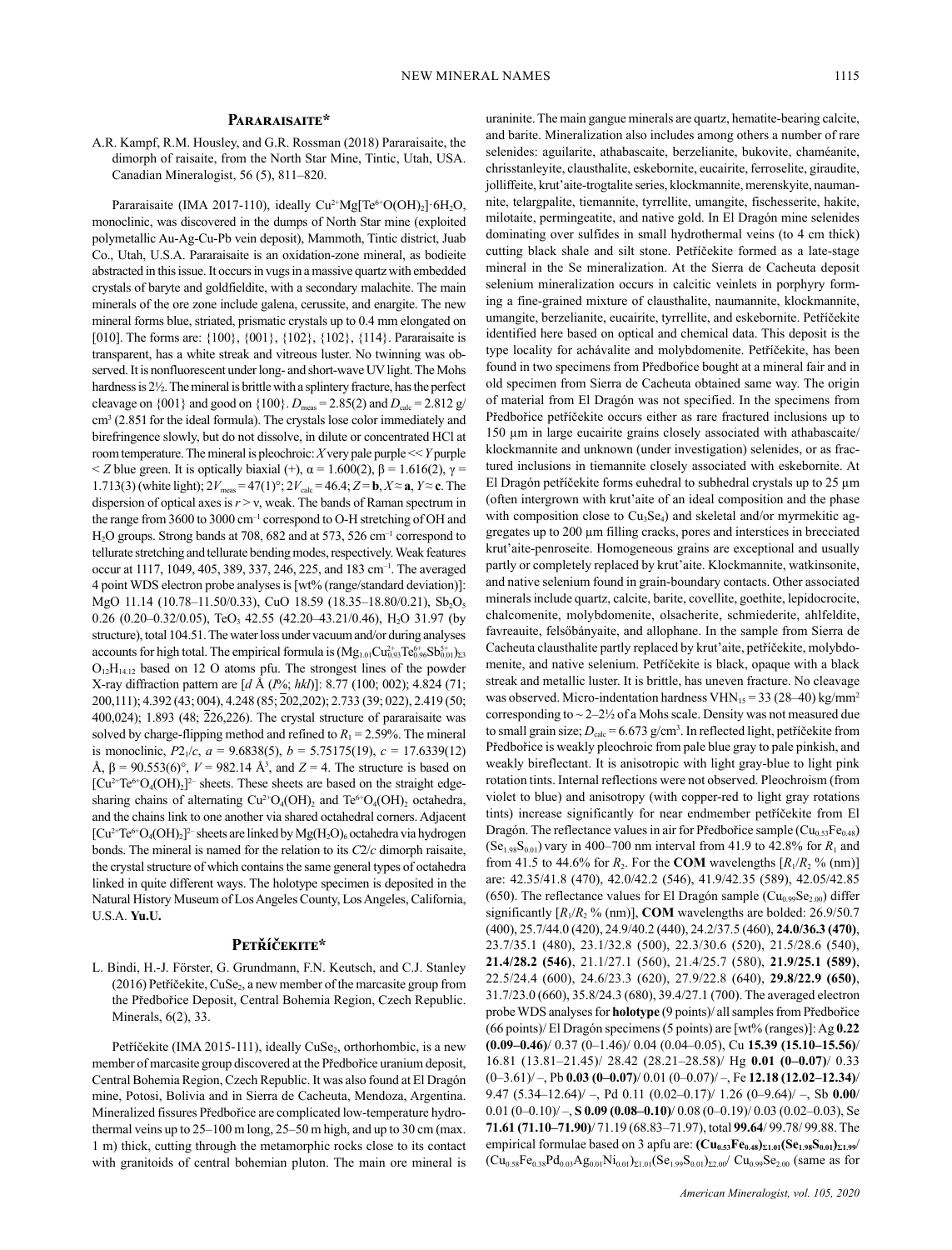sample from Sierra de Cacheuta for which wt% data for is not provided). The Cu-richest additionally structurally studied composition from Předbořice is  $(Cu_{0.70}Fe_{0.30})_{\Sigma1.00}Se_{2.00}$ . The composition most close to endmember from that deposit is  $(Cu_{0.74}Fe_{0.27}Ag_{0.01})_{\Sigma1.02}Se_{1.98}$ . The composition of the Pd-richest grain is  $(Cu_{0.49}Fe_{0.22}Pd_{0.21}Ni_{0.05}Ag_{0.03})_{\Sigma1.00}Se_{2.00}$ . The strongest powder-diffraction lines [*d* Å (*I*%; *hkl*)] are: 2.938 (70; 101), 2.639 (100; 111), 2.563 (85; 120), 1.935 (70; 211), 1.834 (30; 002), 1.760 (25; 031), 1.492 (25; 122). The unit-cell parameters refined from the powder X-ray data are:  $a = 4.9072(3)$ ,  $b = 6.0116(4)$ ,  $c = 3.6671(5)$ Å,  $V = 108.18$  Å<sup>3</sup>. The single-crystal X-ray data collected on the crystal  $0.035 \times 0.045 \times 0.05$  mm shows petříčekite is orthorhombic, space group *Pnnm*, *a* = 4.918(2), *b* = 6.001(2), *c* = 3.670(1) Å; *V* = 108.31 Å3 ; *Z* = 2. The crystal structure refined to  $R_1 = 0.0336$  for 159  $F_0 > 4\sigma$  ( $F_0$ ) reflections. It is a marcasite-type structure consisting of edge-sharing chains of CuSe<sub>6</sub> octahedra parallel to [001] linked by sharing Se<sub>2</sub> dimers. The Se–Se bonds are all parallel to (001). The mineral name honors Václav Petříček (b. 1948), Czech crystallographer (Institute of Physics of the Czech Academy of Sciences, Prague), for his outstanding contributions to crystallography. The holotype is deposited in the Mineralogical and Geological Museum at Harvard, U.S.A. **D.B.**

# **Quijarroite\***

H.-J. Förster, L. Bindi, G. Grundmann, and C.J. Stanley (2016) Quijarroite,  $Cu<sub>6</sub>HgPb<sub>2</sub>Bi<sub>4</sub>Se<sub>12</sub>$ , a new selenide from the El Dragón Mine, Bolivia. Minerals, 6(4), 123.

Quijarroite (IMA 2016-052), ideally Cu<sub>6</sub>HgPb<sub>2</sub>Bi<sub>4</sub>Se<sub>12</sub>, orthorhombic, is a new species discovered at the El Dragón mine, Antonio Quijarro Province, Department of Potosí, Bolivia and named for its type locality. The almost vertical ore vein is in the center of a 1.5 m wide shear zone thinly stratified, pyrite-rich black shales and reddish-gray, hematitebearing siltstones of probably Devonian age. Selenium mineralization consisted of a single vein ~15 m long and mostly 0.5 to 2 cm thick and represents a multi-phase assemblage of primary and secondary minerals enriched with Se-bearing species. It is the type locality of eldragónite, favreauite, grundmannite, hansblockite, alfredopetrovite, and petříčekite. Quijarroite is a primary mineral, deposited from an oxidizing low-*T*  hydrothermal fluid. The new mineral resembles phase "A" (Paar et al. 2012), Cu<sub>5</sub>HgPb<sub>2</sub>Bi<sub>3</sub>Se<sub>10</sub> for which no structural data was provided and might be a polymorph of "Bi-rich petrovicite"  $Cu_{6.50}Hg_{0.96}Pb_{2.04}Bi_{3.72}Se_{12}$ (Dymkov et al. 1990). Quijarroite mostly forms lath-shaped thin plates up to  $150 \times 20$  µm intimately (subparallel) intergrown with hansblockite. Occasionally it occurs as sub- to anhedral grains up to  $200 \times 50 \mu m$ either alone in the matrix or intergrown with watkinsonite, clausthalite, eldragónite, krut'aite-penroseite, eskebornite, klockmannite, umangite and rarely, in grain-boundary contact, petrovicite, grundmannite, and native gold. The mineral is black, opaque, non-fluorescent, with a metallic luster and black streak. It is brittle, with an irregular fracture and no obvious cleavage and parting. The density and Mohs hardness were not measured due to the small grain size;  $D_{\text{calc}} = 5.771$  g/cm<sup>3</sup>. In reflected light, quijarroite is weakly pleochroic from cream to very slightly more brownish cream, displaying no internal reflections. It is moderately anisotropic with pale orange brown to blue rotation tints. Lamellar twinning on {110} is common; parquet twinning occurs rarely. The reflectance values in air  $[R_1/R_2 \text{ (nm)}]$  (**COM** wavelengths bolded) are: 45.1/45.6 (400), 45.3/45.8 (420), 45.7/46.1 (440), 46.4/46.6 (460), **46.7/46.8 (470)**, 46.9/47.0 (480), 47.3/47.5 (500), 47.7/47.8 (520), 47.4/48.1 (540), **47.4/ 48.2 (546)**, 47.3/48.4 (560), 47.2/48.5 (580), **47.1/ 48.5 (589)**, 47.0/48.6 (600), 46.8/48.7 (620), 46.6/48.7 (640), **46.6/ 48.7 (650)**, 46.5/48.7 (660), 46.4/48.7 (680), 46.3/48.8 (700). The average of 24 electron probe WDS analyses [wt% (range)] is: Cu 13.34 (12.50–13.86), Ag 1.02 (0.42–1.76), Hg 7.67 (7.31–8.16), Pb 16.87 (16.55–17.11), Co 0.03 (0–0.11), Ni 0.15 (0–0.45), Bi 27.65 (27.37–28.05), Se 33.52 (33.19–34.00), total 100.24. The empirical formula, based on 25 apfu,

is  $(Cu_{5.84}Ag_{0.26})_{\Sigma6.10}(Hg_{1.06}Ni_{0.07}Co_{0.01})_{\Sigma1.14}Pb_{2.27}Bi_{3.68}Se_{11.81}$ . The strongest X-ray powder-diffraction lines [*d* Å (*I*%; *hkl*)] are: 5.36 (55; 111), 3.785 (60; 211), 3.331 (40; 202), 3.291 (90; 022), 3.125 (100; 212), 2.312 (50; 400), 2.078 (35, 214). Unit-cell parameters refined from the powder X-ray data are *a* = 9.2376(8), *b* = 9.0176(7), *c* = 9.6198(8) Å, *V*  $= 801.34 \text{ Å}^3$ . Single crystal X-ray data obtained from a crystal fragment  $0.03 \times 0.035 \times 0.05$  mm shows quijarroite is orthorhombic, space group *Pmn*21, *a* = 9.2413(8), *b* = 9.0206(7), *c* = 9.6219(8) Å, *V* = 802.1 Å3 , *Z* = 1. The crystal structure refined to  $R = 0.0276$  for 1523  $[F_0 > 4\sigma(F_0)]$ reflections. It is a galena derivative and its structure can be derived from that of bournonite. Polyhedra centered by Pb, Bi trigonal pyramids, and Cu tetrahedra share corners and edges to form a three-dimensional network. CuSe<sub>4</sub> tetrahedra share corners to form chains parallel to [001]. In quijarroite only one of the two Pb positions of bournonite (2*b* Wyckoff position) is occupied by Pb, whereas the second is vacant and replaced by a general position occupied by Cu and Hg (with site population:  $Cu_{0.75}Hg_{0.25}$ , showing almost perfect linear coordination. Comparing with bournonite, the structural formula of quijarroite can be written as  $[C_{u_{0.75}}\Box_{0.25}][C_{u_{0.75}}Hg_{0.25}]Pb_{0.5}BiSe_3$  (*Z* = 4), which for *Z* = 1 equals to  $Cu<sub>6</sub>HgPb<sub>2</sub>Bi<sub>4</sub>Se<sub>12</sub>$ . The X-rayed crystal fragment is deposited in the Florence Museum, Italy. The polished section, from which the holotype crystal fragment was extracted, is housed in the Natural History Museum, London. The cotype is deposited within the Mineralogische Staatssammlung München, Museum "Reich der Kristalle," Germany. **D.B.**

# **References cited**

- Paar, W.H., Cooper, M.A., Moëlo, Y., Stanley, C.J., Putz, H., Topa, D., Roberts, A.C. Stirling, J., Raith, J.G., and Rowe, R. (2012) Eldragónite, Cu<sub>6</sub>BiSe<sub>4</sub>(Se)<sub>2</sub>, a new mineral species from the El Dragón mine, Potosí, Bolivia, and its crystal structure. Canadian Mineralogist, 50, 281–294.
- Dymkov, Yu.M., Ryzhov, B.I., Zav'yalov, Ye.N., Tsvetkova, M.V., and Shcherbachev, D.K. (1990) Bismuth variety of petrovicite from dolomitic veins of the Erzgebirge. Doklady USSR Academy of Science Earth Science Section, 306, 1451–1455.

# **Staročeskéite\***

R. Pažout and J. Sejkora (2018) Staročeskéite,  $Ag_{0.70}Pb_{1.60}(Bi_{1.35}Sb_{1.35})_{\Sigma2.70}S_6$ , from Kutná Hora, Czech Republic, a new member of the lillianite homologous series. Mineralogical Magazine, 82(4), 993–1005.

Staročeskéite (IMA 2016-101), ideally  $Ag_{0.70}Pb_{1.60}(Bi_{1.35}Sb_{1.35})_{\Sigma2.70}S_{6}$ , orthorhombic is a new member of lillianite homologous series of sulfosalts with  $N = 4$ . It has been discovered at the medieval mine dumps of Staročeské pásmo Lode of the Kutná Hora ore district, 60 km east of Prague, Central Bohemia, Czech Republic. Originally compositions corresponding to staročeskéite were detected in 2005. Then it was considered as an intermediate member between gustavite and andorite-group minerals. Later the structure was solved (Pažout and Dušek 2010) but the phase was only recognized as a new mineral species after the description of the another new Bi–Sb member of the lillianite homologous series: terrywallaceite from Huancavelica, Peru (Yang et al., 2013). The Kutná Hora Ag–Pb–Zn ore district contains a hydrothermal vein type mineralization of Variscan age. It was one of the main European producers of silver in the 14<sup>th</sup> to 16<sup>th</sup> centuries, with hundreds of mines on twelve major lodes each of those represents a hydrothermally altered zone of several hundred meters to about 3 km long and dozens of meters wide, with the depth range between several hundred meters to 1 km, each consisting of several, usually parallel veins. The new mineral was found in quartz gangue in the rich Ag–Pb–Bi–Sb sulfosalt association and was formed in the late-stage Bi-mineralization associating with other lillianite homologues (gustavite, terrywallaceite, vikingite, treasurite, eskimoite, erzwiesite, Bi-rich fizélyite, and Bi-rich ramdohrite) along with Ag- and Bi-bearing galena and Pb–Bi–Sb sulfosalts (izoklakeite, cosalite, and Bi-rich jamesonite). The origin of this mineralization is related to the penetration of low-temperature fluids  $(\sim]100-250$ °C) into tectonically opened fractures in older ore vein fillings (pyrite,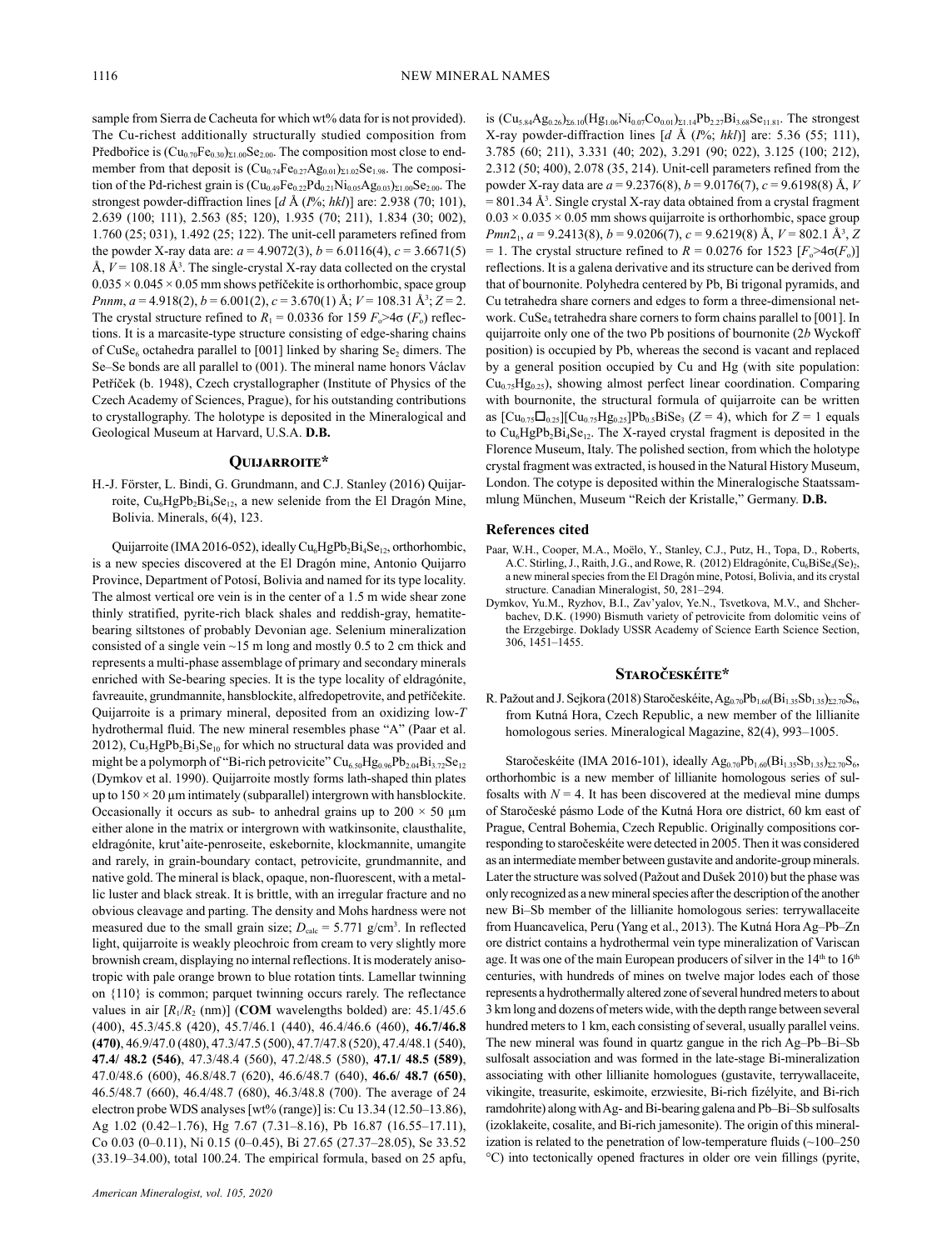arsenopyrite and stannite). Staročeskéite forms lath shaped crystals or anhedral grains up to 80 μm  $\times$  70 μm, growing together in aggregates up to 200 μm × 150 μm across. It is steel-gray with a metallic luster. No other data on physical properties is provided;  $D_{\text{calc}} = 6.185 \text{ g/cm}^3$ . In reflected light staročeskéite is grayish white; bireflectance and pleochroism are weak with grayish tints. Anisotropy is weak to medium with gray to bluish gray rotation tints. Internal reflections were not observed. The reflectance values in air  $[R_{\text{max}}/R_{\text{min}} \text{ (nm)}]$  (COM wavelengths bolded) are: 41.6/39.3 (400), 41.7/39.7 (420), 41.6/39.6 (440), 41.0/39.2 (460), **40.8/39.0 (470)**, 40.5/38.7 (480), 40.2/38.4 (500), 39.8/38.0 (520), 39.5/37.7 (540), **39.4/37.6 (546)**, 39.2/37.4 (560), 38.9/37.1 (580), **38.8/37.1 (589)**, 38.7/37.0 (600), 38.5/36.8 (620), 38.4/36.8 (640), **38.3/36.7 (650)**, 38.4/36.7 (660), 38.3/36.6 (680), 38.1/36.5 (700). The average of five WDS electron probe analyses [wt% (range)] is: Ag  $7.02$  (6.61 –  $7.51$ ), Cu 0.05 (0.04–0.07), Fe 0.05 (0.04–0.05), Pb 31.09 (29.67–31.82), Cd 0.10 (0.07–0.12), Bi 26.62 (25.36–27.94), Sb 16.01 (14.74–16.69), Se 0.07 (0.03–0.09), S 18.66 (18.29–18.82), total 99.67. The empirical formula based on 11 apfu is:  $(Ag_{0.68}Cu_{0.01})_{\Sigma 0.69} (Pb_{1.56}Fe_{0.01}Cd_{0.01})_{\Sigma 1.58} (Bi_{1.32}Sb_{1.37})_{\Sigma 2.69}$  $(S_{6.04}Se_{0.01})_{\Sigma 6.05}$ , corresponding to  $N_{\text{chem}} = 3.94$ , Bi/(Bi+Sb) = 0.49 and *L%*  $= 70.5$ . An ideal formula, corresponding to  $L\% = 70\%$  [Ag<sup>+</sup> + (Bi<sup>3+</sup>, Sb<sup>3+</sup>)  $\leftrightarrow$  2 Pb<sup>2+</sup> substitution relative to the Ag-free ideal composition of lillianite  $Pb_3Bi_2S_6$ ] and the Bi:Sb ratio 1:1 [Bi/(Bi+Sb) = 0.50], can be written as  $Ag<sub>0.70</sub>Pb<sub>1.60</sub>(Bi<sub>1.35</sub>Sb<sub>1.35</sub>)<sub>52.70</sub>S<sub>6</sub>$ , which requires Ag 7.22, Pb 31.70, Bi 26.97, Sb 15.72, S 18.39, total 100.00 wt%. Powder X-ray data were not collected. The strongest lines of the calculated powder X-ray diffraction pattern are [ $d_{\text{calc}}$  Å ( $I_{\text{calc}}$ %; *hkl*)]: 3.746 (33; 112), 3.446 (62; 113), 3.382 (100; 025), 3.035 (45; 131), 2.932 (81; 132), 2.779 (34; 133), 2.127 (29; 200), 1.800 (23; 225). Single-crystal X-ray data obtained on a fragment  $0.04 \times 0.03 \times 0.02$ mm shows the mineral is orthorhombic, space group *Cmcm*, *a* = 4.2539(8),  $b = 13.3094(8)$ ,  $c = 19.625(1)$  Å,  $V = 1111.1$  Å<sup>3</sup> and  $Z = 4$ . The structure of staročeskéite, a member of the lillianite homologous series with *N* = 4, was refined to final  $R_w = 5.08\%$  for observed reflections. It consists of one Pb site (*M*3) in trigonal prismatic coordination and two octahedral mixed sites *M*1 and *M*2 each consisting of three elements. Based on obtained site occupancies, the empirical formula is  ${}^{M3}Pb^{M2}(\text{Sb}_{0.60}Pb_{0.26}Bi_{0.14})_{\Sigma2}{}^{M1}(\text{Bi}_{0.52}Pb_{0.60}Pb_{0.60}Pb_{0.60}Pb_{0.60}Pb_{0.60}Pb_{0.60}Pb_{0.60}Pb_{0.60}Pb_{0.60}Pb_{0.60}Pb_{0.60}Pb_{0.60}Pb_{0.60}Pb_{0.60}Pb_{0.60}Pb_{0.$  $Ag<sub>0.36</sub>Sb<sub>0.12</sub>)<sub>22</sub>S<sub>6</sub>$ , which is in a good agreement with chemical data. It can be simplified to  $^{M3}Pb^{M2}Sb_2{}^{M1}(AgBi)_{\Sigma2}S_6$ . The mineral lies between two series of the lillianite structures with  $N = 4$ : lillianite–gustavite series and the andorite series. Thus the name staročeskéite would be valid for a lillianite structure with composition  $\text{Ag}_x\text{Pb}_{3-2x}\text{Bi}_y\text{Sb}_{2+x-y}\text{S}_6$  with  $\frac{1}{2} \leq x \leq 0.8$  and  $1-\frac{1}{2}x$  $\leq$  y  $\leq$  2, where x = Ag content =  $L$ % expressed as a fraction and y = total Bi content. For  $x = 1$  the phase would correspond to Bi-rich andorite-VI  $[L%=100$  and Bi/(Bi + Sb) = 0.19] or terrywallaceite  $[L%=100$  and Bi/  $(Bi+Sb) = 0.66$ , and for  $x = 0.9$  the phase would correspond to Bi-rich andorite-IV  $[L% = 90$  and  $Bi/(Bi+Sb) = 0.19$  or terrywallaceite [with  $L%$  $= 90$  and Bi/(Bi+Sb) = 0.69]. The holotype specimen has been deposited in the Department of Mineralogy and Petrology of National Museum in Prague, Czech Republic. **D.B.**

# **References cited**

- Pažout, R., and Dušek, M. (2010) Crystal structure of natural orthorhombic  $Ag_{0.71}Pb_{1.52}Bi_{1.32}Sb_{1.45}S_6$ , a lillianite homologue with  $N = 4$ ; comparison with gustavite. European Journal of Mineralogy, 22, 741–750.
- Yang, H., Downs, R.T., Evans, S.H., and Pinch, W.W. (2013) Terrywallaceite,  $AgPb(Sb,Bi)_{3}S_{6}$ , isotypic with gustavite, a new mineral from Mina Herminia, Julcani Mining District, Huancavelica, Peru. American Mineralogist, 98, 1310–1314.

# **Tantalowodginite\***

S.L. Hanson, A.U. Falster, W.B. Simmons, R. Sprague, P. Vignola, N. Rotiroti, S. Andó, and F. Hatert (2018) Tantalowodginite,  $(Mn_{0.5}\square_{0.5})$  $TaTa_2O_8$ , a new mineral species from the Emmons pegmatite, Uncle Tom Mountain, Main, U.S.A. Canadian Mineralogist, 56(4), 543–553.

Tantalowodginite (IMA 2017-095),  $(Mn_{0.5}\Box_{0.5})$ TaTa<sub>2</sub>O<sub>8</sub>, monoclinic, is a new mineral discovered at the Emmons pegmatite dike, Uncle Tom Mountain near the town of Greenwood, Oxford Co., Maine, U.S.A (44°19ʹ24.37″ N, 70°41ʹ45.02″ W). The name "tantalowodginite" was earlier introduced (Ercit et al. 1984, 1992) but then retracted recognizing the type samples to be Ta-rich wodginite and lithiowodginite. Later "tantalowodginite" was identified at the Emmons pegmatite and submitted for approval (IMA 2000-26) but was not approved pending a complete structural analysis. Tantalowodginite in the quartz–K-feldspar core of complexly zoned pegmatite up to ~8 m thick intruded a high-grade metasedimentary migmatites. The wall zone comprised of K-feldspar, quartz, almandine, and schorl, and the intermediate zones are composed of K-feldspar, quartz, muscovite, and altered spodumene. The core-intermediate zone boundary has undergone almost total alteration and replacement with secondary minerals including cleavelandite, and a dense and fibrous muscovite as a fracture filling and as a secondary mineral replacing schorl and garnet. Pollucite pods several meters in size, large phosphate nodules (up to 15 cm), löllingite with minor arsenopyrite, and beryl (aquamarine, morganite, and goshenite in crystals up to 30 cm) are present. Tantalowodginite found in primary anhedral masses or clusters (0.5–12 cm) sometimes occurring rims on tantalite-(Mn) and in its term rimmed by wodginite. Rarely, in miarolitic cavities, it forms crystals (0.2–1 cm) rimmed by columbite-(Mn) and associated with muscovite and fluorapatite. The mineral is orange red to deep red, semi-transparent with a vitreous to sub-adamantine luster, and a yellowish-tan streak. Tantalowodginite is non-fluorescent in UV light. It is brittle with a conchoidal fracture, and a distinct  $\{100\}$  cleavage. The Mohs hardness is 5.5;  $D_{\text{meas}} = 7.61(1)$ ;  $D_{\text{calc}}$  = 7.87 g/cm<sup>3</sup>. The mineral is weakly to moderately pleochroic from orangish-yellow parallel to cleavage to greenish-yellow perpendicular to cleavage on (010). It is biaxial (+) with strong to extreme birefringence and the refractive index over 2.0 ( $n_{\text{calc}} = 2.24$ );  $2V \approx 70^{\circ}$ ;  $Z \wedge \mathbf{c} = 5{\text{-}12^{\circ}}$ . Due to strong dispersion it shows anomalously sky-blue interference colors, which appears only close to the extinction point. The average of six electron probe WDS analyses (wt%) is:  $Li<sub>2</sub>O$  0.54 (DCP spectrometry), MnO 6.23, FeO 0.23, TiO<sub>2</sub> 0.01, SnO<sub>2</sub> 8.14, Nb<sub>2</sub>O<sub>5</sub> 3.97, Ta<sub>2</sub>O<sub>5</sub> 80.75, total 99.87. No ranges or deviations are given. The empirical formula based on 8 O pfu is  $(Mn_{0.58}Li_{0.24}Fe_{0.02}\Box_{0.16})_{\Sigma1.00}$  $(Ta_{0.62}Sn_{0.36}Ti_{\leq 0.01})_{\Sigma0.98}$  $(Ta_{1.80}Nb_{0.20})_{\Sigma2.00}O_8$ . The strongest X-ray powder diffraction lines are [*d* Å (*I*%; *hkl*)]: 7.332 (20; 110), 4.741 (20; 200), 3.838 (30; 021), 3.667 (100; 220), 3.000 (100; 221), 2.957 (100; 221), 2.883 (30; 040), 1.778 (30; 260). The unit cell parameters refined from the X-ray powder data are: *a*  $= 9.510(6)$ ,  $b = 11.520(6)$ ,  $c = 5.118(3)$  Å,  $\beta = 91.22(5)$ °,  $V = 560.6$  Å<sup>3</sup>. Single crystal X-ray diffraction data obtained on a crystal fragment 0.05  $\times$  0.075  $\times$  0.115 mm shows tantalowodginite is monoclinic, space group *C*2/*c*, *a* = 9.542(1), *b* = 11.488(2), *c* = 5.128(1) Å, β = 91.13(1)°, *V* = 562.1  $\AA^3$ ,  $Z = 4$ . The crystal structure was refined to  $R_1 = 2.73\%$  for 762 unique  $I > 3\sigma(I)$  reflections. Tantalowodginite is <sup>A</sup>Mn and <sup>B</sup>Ta member of wodginite group:  $ABC_2O_8$  where  $A = Mn^{2+}$ , Fe<sup>2+</sup>, Li,  $\Box$ ;  $B = Sn^{4+}$ , Ti, Fe<sup>3+</sup>, Ta;  $C =$ Ta, Nb (Ercit et al. 1992). The wodginite structure has three octahedrally coordinated sites. The *A*- and *B* sites form zigzag chains along **z** via edge sharing. Within these chains, the *A*- and *B*-sites alternate within the same plane. The *C*-sites form chains via edge sharing that lie in a different plane and connect the *A*-*B* chains by sharing apexes alternately with the *A* and *B* polyhedra. In tantalowodginite the *C*-site is almost completely ordered and occupied mainly by Ta. The coupled substitution mechanism between tantalowodginite and wodginite is  ${}^{\text{A}}\Box + 2[{}^{\text{B}}\text{Ta}^{5+}]_2 \leftrightarrow {}^{\text{A}}\text{M}n^{2+} + 2[{}^{\text{B}}\text{Sn}^{4+}]$ . The electron distributions at *A*- and *B*-sites obtained from structural data are different from those indicated by the chemical analyses. That may be caused by strong cation disorder. The name is given for its composition according wodginite group classification scheme. The type specimen is deposited in the Maine Mineral and Gem Museum, Maine, U.S.A. **D.B.**

# **Reference cited**

Ercit, T.S., Černy, P., and Hawthorne, F.C. (1992) The wodginite group. III. Classification and new species. Canadian Mineralogist, 30(3), 633–638.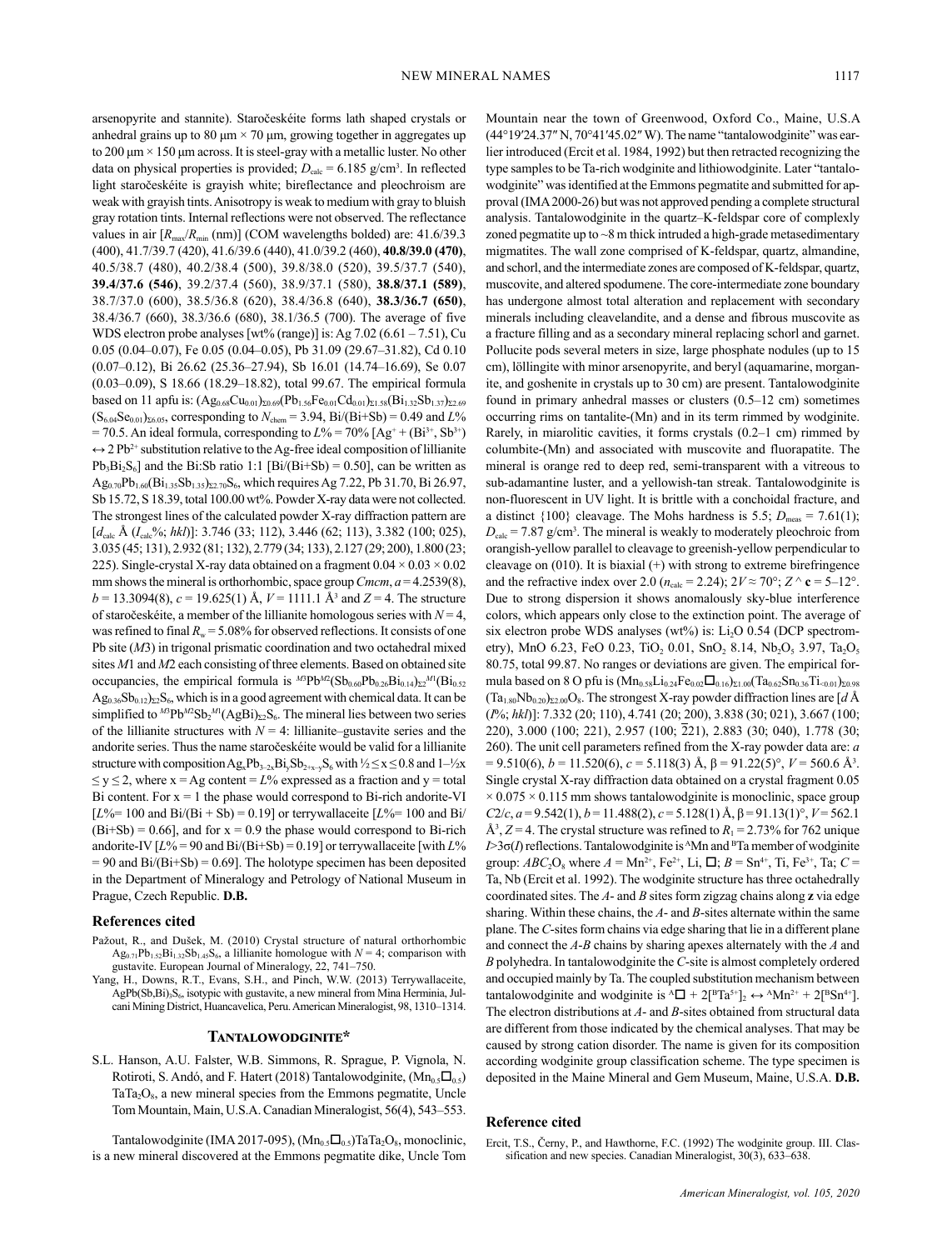# **Topsøeite\***

T. Balić-Žunić, A. Garavelli, and D. Mitolo (2018) Topsøeite,  $FeF<sub>3</sub>(H<sub>2</sub>O)<sub>3</sub>$ , a new fumarolic mineral from the Hekla Volcano, Iceland. European Journal of Mineralogy, 30 (4), 841–848.

Topsøeite (IMA 2016-113), ideally Fe $F_3(H_2O)_3$ , tetragonal, was discovered in the fumaroles of the Hekla Volcano, Iceland, in the specimen collected in 1992 after the 1991 eruption. The temperature in the fumarole at the time of sampling was 170 °C. A preliminary description was given by Jakobsson et al. (2008) under the name HI (UM2008-30- F:FeHO). Topsøeite forms short, pseudocubic tetragonal prisms up to several tens of micrometers, crystal aggregates up to 100 μm, or fractured veins inside up to 3 mm thick yellow to brown crust on altered scoria, together with hematite, opal, mallardite, heklaite, ralstonite, and several other not fully characterized minerals. Topsøeite is yellow with irregular fracture and no prominent cleavage observed. Density and optical properties were not measured due to tiny size of crystals and intimate admixture with other minerals;  $D_{\text{calc}} = 2.067 \text{ g/cm}^3$ . For an ideal formula  $D_{\text{calc}}$  = 2.330 and  $n_{\text{calc}}$  = 1.63. The averaged 11 point electron probe EDS analyses on unpolished surface is [wt%, (range/standard deviation)]: Fe 38.52 (33.50–42.92/3.34), F 38.23 (33.20–43.67/3.48), Cl 1.03 (0.41–1.64/0.42), O 21.10 (15.29–26.20/4.00), total 98.88. The empirical formula based on one atom of Fe pfu is  $Fe(F_{2.94}Cl_{0.04})_{\Sigma2.98}(H_2O)_{1.94}$ . The strongest lines of the powder X-ray diffraction pattern are [*d* Å (*I*%; *hkl*)]: 5.55 (100; 110), 3.92 (43; 020), 3.47 (39; 011), 3.17 (22; 111), 2.77 (30; 220), 2.479 (31; 130,310), 1.877 (16; 012), 1.753 (24; 240,420). The crystal structure of topsøeite was solved and refined by the Rietveld method to  $R<sub>P</sub> = 3.98\%$ . Topsøeite is tetragonal,  $P4/n$ ,  $a = 7.8381(3)$ ,  $c =$ 3.8674(1) Å,  $V = 237.60$  Å<sup>3</sup>,  $Z = 2$ . The X-ray data matches well with that of synthetic β-FeF<sub>3</sub>(H<sub>2</sub>O)<sub>3</sub>. The structure consists of straight infinite chains of  $[FeF_4(H_2O)_2]$  octahedra extending along the **c** axis. The adjacent octahedra share apical F atoms. Four unshared, equatorially positioned atoms are disorder two F and two O atoms from H<sub>2</sub>O groups. Additional H2O groups occupy the spaces between chains and are tetrahedrally coordinated by four  $(F, H<sub>2</sub>O)$  from four different chains. One third of the H<sub>2</sub>O groups is not directly coordinated to Fe atoms but bonded only through hydrogen bonds. That might explain the deficit of the water obtained by the chemical analysis assuming that the crystal structure can be partially dehydrated. Topsøeite is isostructural with rosenbergite [β-AlF<sub>3</sub>(H<sub>2</sub>O)<sub>3</sub>]. The name is after the Topsøe family of Danish scientists including Haldor Frederik Axel Topsøe (1842–1935), Haldor Topsøe (1913–2013), and Henrik Topsøe (b.1944) contributed significantly to the crystallography and chemistry. The holotype specimen is deposited in the Icelandic Institute of natural History, Gardabaer, Iceland. **Yu.U.**

#### **References cited**

Jakobsson, S.P., Leonardsen, E.S., Balić-Žunić, T., and Jonsson, S.S. (2008) Encrustations from three recent volcanic eruptions in Iceland: The 1963–1967 Surtsey, the1973 Eldfell and the 1991 Hekla eruptions. Fjölrit Náttúrufraedistofnunar, 52, 65.

# **Tsygankoite\***

A.V. Kasatkin, E. Makovicky, J. Plášil, R. Škoda, A.A. Agakhanov, V.Y. Karpenko, and F. Nestola (2018) Tsygankoite,  $Mn_8Tl_8Hg_2(Sb_{21}Pb_2Tl)_{224}S_{48}$ , a new sulfosalt from the Vorontsovskoe Gold Deposit, Northern Urals, Russia. Minerals, 2018 (8), 218.

Tsygankoite (IMA 2017-088), ideally  $Mn_8Tl_8Hg_2(Sb_{21}Pb_2Tl)_{\Sigma 24}S_{48}$ , monoclinic, is a new sulfosalt discovered at the Vorontsovskoe gold deposit, near the settlement of Vorontsovka, 13 km south of Krasnotur'insk city, North Urals, Russia. General data on the occurrence and mineral assemblages of the deposit are given in the abstract for other two new minerals recently discovered there: vorontsovite and ferrovorontsovite (see below). Along with these new species tsygankoite was found in the ores of the sulfide-carbonate type and was identified only in three polished sections. Tsygankoite occurs as lath-like elongated crystals up to 0.2 mm embedded in calcite–dolomite–clinochlore matrix. Occasionally it partly replaced with alabandine. The associated minerals also include aktashite, arsenopyrite, barite, cinnabar, fluorapatite, orpiment, pyrite, realgar, routhierite, sphalerite, tilasite, and titanite. The new mineral is black, opaque with a metallic luster and black streak. It is brittle with an uneven fracture and no obvious parting and cleavage. The micro indentation hardness  $VHN_{10} = 144 (131–167) kg/mm^2$ , corresponding to  $\sim$ 3 of Mohs scale. The density was not measured;  $D_{\text{calc}} = 5.450 \text{ g/cm}^3$ . In reflected light, tsygankoite is white, non-pleochroic. It is weakly bireflectant and strongly anisotropic with rotation tints vary from light gray to dark gray to black. No internal reflections were observed. The reflectance values in air  $[R_1/R_2$  (nm)] (COM wavelengths bolded) are: 33.85/30.53 (400), 33.64/30.94 (420), 32.39/30.72 (440), 32.88/31.56 (460), **33.16/31.67 (470)**, 33.44/31.78 (480), 33.22/31.71 (500), 32.84/31.49 (520), 32.53/31.26 (540), **32.41/31.11 (546)**, 32.26/31.00 (560), 31.89/30.54 (580), **31.58/30.18 (589)**, 31.51/30.14 (600), 30.95/29.83 (620), 30.27/29.10 (640), **29.83/28.73 (650)**, 29.37/28.39 (660), 28.29/27.58 (680), 27.41/26.74 (700). The average of seven electron probe WDS analyses [wt% (range)] is Mn 6.29 (6.15–6.40), Hg 5.42 (5.31–5.58), Tl 26.05 (25.52–26.53), Pb 5.84 (5.01–6.34), As 3.39 (3.15–3.72), Sb 30.89 (30.32–31.39), S 21.87 (21.40–22.40), total 99.75. The empirical formula, based on 90 apfu, is  $Mn_{8.06}Tl_{8.97}Hg_{1.90}Sb_{17.86}$  $As<sub>3.19</sub>Pb<sub>1.98</sub>S<sub>48.03</sub>$ . No X-ray powder diffraction data was obtained due to the lack of material. The strongest lines of the calculated powder X-ray diffraction pattern are  $[d_{\text{calc}} \text{Å } (I_{\text{calc}} \text{%}; \text{hkl})]$ : 3.866 (38; 207), 3.587 (100; 112), 3.559 (44; 602), 3.391 (68; 208), 3.353 (70; 114), 3.204 (88; 405), 2.988 (45; 313), 2.786 (99; 514). Single-crystal X-ray data obtained on crystal fragment  $0.032 \times 0.017 \times 0.007$  mm shows tsygankoite is monoclinic, space group *C*2/*m*, *a* = 21.362(4), *b* = 3.8579(10), *c* = 27.135(4) Å, β = 106.944(14)°, *V* = 2139.19 Å3 , *Z* = 1. The crystal structure of tsygankoite was refined to  $R = 0.0607$  for 957 unique  $[I > 3\sigma(I)]$  reflections. The structure is unique among minerals having partial similarity to that of rouxelite  $Cu_2HgPb_{22}Sb_{28}S_{64}(O,S)_2$ . It consists of an alternation of two thick layer-like arrays of PbS- and SnS- archetypes. The former contains a Hg site, Tl site, octahedrally coordinated Mn site, and two pure Sb sites. The latter contains four distinct Sb sites, all of which statistically mix with either heavier Pb or Tl cations or with arsenic. Embedded in this array is a Tl3 site, and a  $Mn^{2+}$  site, apical to the second array. The simplified formula based on structure refinement is  $Mn_8Tl_8Hg_2(Sb_{9.85},As_{2.18})_{12.03}$  $(Sb_{8.89}Pb_{1.44}T1_{1.67})_{12}S_{48}$ . Certain disagreement with chemical data is explained either by slightly distinct chemistry of the grains used for EMPA and SCXRD or by less perfect resolution of Sb/As and Sb/Pb + Sb/Tl distribution among the Sb sites. The mineral name honors Mikhail Vladimirovich Tsyganko (b. 1979), a mineral collector from city of Severouralsk, Northern Urals, Russia and founder of the mineralogical museum in that city. He collected the specimens where the new mineral was discovered along with other specimens where new species vorontsovite and ferrovorontsovite were found. The type specimen is deposited in the Fersman Mineralogical Museum, Russian Academy of Sciences, Moscow, Russia. **D.B.**

# **Vorontsovite\* and Ferrovorontsovite\***

A.V. Kasatkin, F. Nestola, A.A. Agakhanov, R. Škoda, V.Y. Karpenko, M.V. Tsyganko, and J. Plášil (2018) Vorontsovite, (Hg<sub>5</sub>Cu)<sub>Σ6</sub>TlAs<sub>4</sub>S<sub>12</sub>, and ferrovorontsovite,  $(Fe<sub>5</sub>Cu)<sub>26</sub> TIAs<sub>4</sub>S<sub>12</sub>:$  The Tl- and Tl-Fe-analogues of galkhaite from the Vorontsovskoe Gold Deposit, Northern Urals, Russia. Minerals, 8(5), 185.

Two new mineral species, vorontsovite (IMA 2016-076), (Hg<sub>5</sub>Cu)<sub>Σ6</sub> TlAs<sub>4</sub>S<sub>12</sub>, and ferrovorontsovite (IMA 2017-007), (Fe<sub>5</sub>Cu)<sub>Σ6</sub>TlAs<sub>4</sub>S<sub>12</sub>, the Tl- and Tl–Fe-analogues of galkhaite, have been discovered at the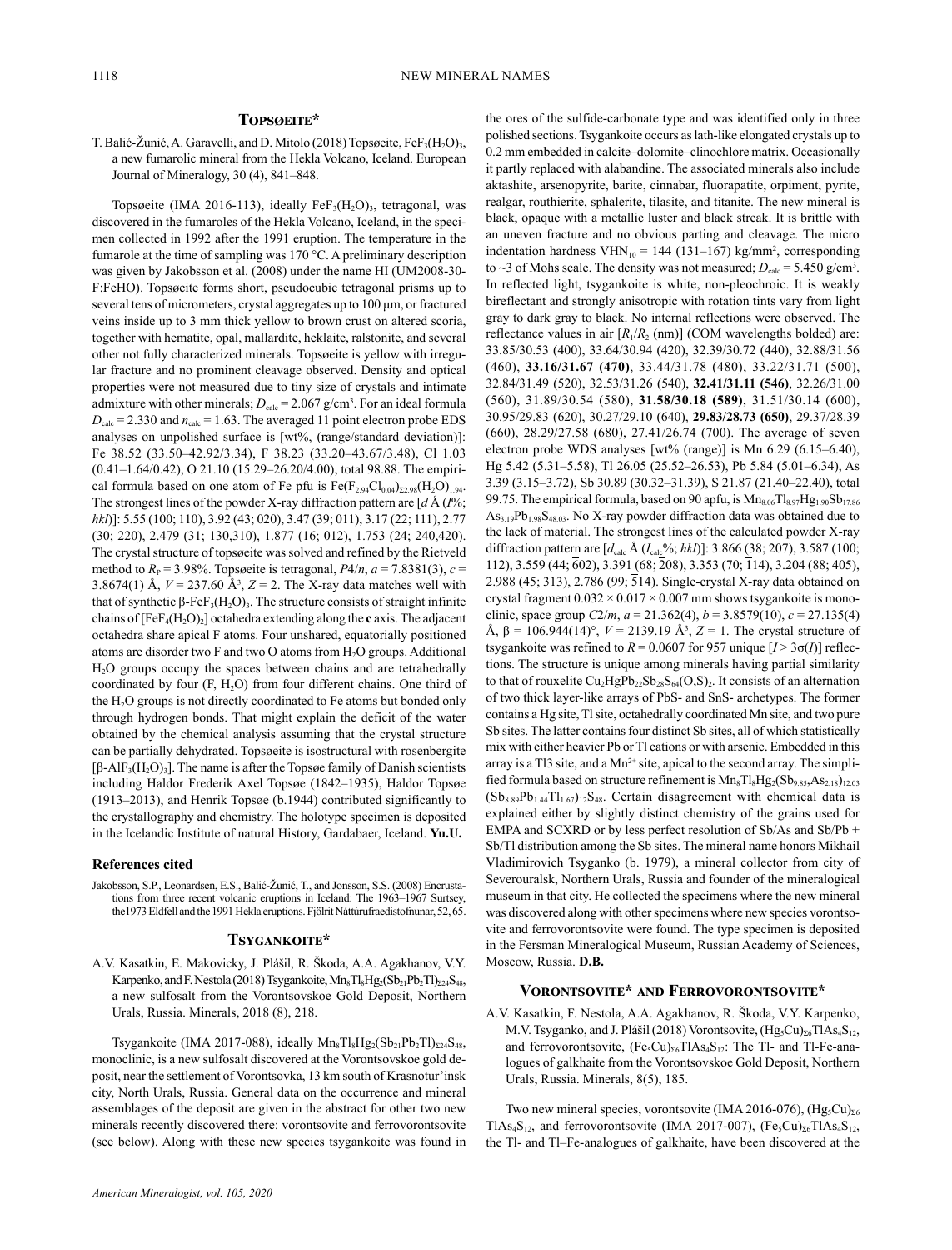Vorontsovskoe gold deposit, near the settlement of Vorontsovka, 13 km south of Krasnotur'insk city, North Urals, Russia. The specimens were found in 2016 at the ore stockpile. Earlier, the composition with Tl slightly dominant over Cs pfu, thus corresponding to vorontsovite, was reported (Chen and Szymański 1981) in one spot in the core of zonal galkhaite crystal from the Getchel mine, Nevada, U.S.A. It was noted however that peak overlapping and the lack of suitable standards might affect the accuracy of the chemical data. Vorontsovskoe deposit is located in a volcanic-plutonic belt. Ore formation developed in several stages and represented by three main types of primary ores: sulfide-skarn ores, sulfide-silicate ores, and sulfide-carbonate ores. Both new minerals occur in the ores of the third type located in calcite-dolomite limestone breccias with subordinated quartz, feldspar, clinochlore, muscovite, accessory minerals (titanite, apatite, baryte, armenite, scheelite, gold), and sulfidic assemblage: abundant pyrite, realgar, stibnite, and cinnabar; less common orpiment, Hg-sphalerite, and Zn–Mn-bearing metacinnabar; rare wakabayashilite and coloradoite. Thallium mineralization is presented by relatively common routhierite, dalnegroite-chabournéite and parapierrotite-bernardite series. Other Tl-bearing species are extremely rare and include christite, boscardinite, enneasartorite and heptasartorite. The new minerals form black anhedral grains up to 0.5 mm (vorontsovite) and 0.2 mm (ferrovorontsovite) (usually much smaller with an average size  $\sim 0.05$  mm) and their segregations up to 1 mm embedded in white calcite-dolomite matrix. Both species are opaque, have metallic luster and black streak, are brittle with uneven fracture. Cleavage and parting were not observed. Both are non-fluorescent in UV light, and both are insoluble in 10% HCl. The indentation hardness  $VHN_{10} = 172 (166-178)$  kg/mm<sup>2</sup> for vorontsovite and 170 (166-174)  $kg/mm^2$  for ferrovorontsovite, corresponding to  $\sim 3\frac{1}{2}$  of Mohs scale. Density was not measured;  $D_{\text{calc}} = 5.14$  and  $4.74$  g/cm<sup>3</sup> respectively. In reflected light both are light gray, isotropic. No bireflectance, pleochroism, and internal reflections were observed. The reflectance values in air [*R*vorontsovite/*R*ferrovorontsovite % (nm)] (**COM** wavelengths bolded) are: 25.62/24.90 (400); 25.82/25.02 (420); 25.97/25.21 (440); 26.20/25.43 (460); **26.31/25.54 (470)**; 26.42/25.64 (480); 26.54/25.87 (500); 26.95/26.11 (520); 27.21/26.41 (540); **27.30/26.49 (546)**; 27.55/26.71 (560); 27.87/27.06 (580); **28.11/27.26 (589)**; 28.30/27.47 (600); 28.70/27.52 (620); 29.06/27.83 (640); **29.28/27.90 (650)**; 29.47/27.98 (660); 29.98/28.39 (680); 30.44/28.83 (700). The averaged electron WDS probe analyses for vorontsovite/ferrovorontsovite (10 spots for each) [wt% (ranges)] are: Hg 35.70 (30.66–38.78)/ 25.13 (22.03–27.00), Fe 5.36 (3.99–8.46)/ 9.89 (9.08–10.88), Zn 1.26 (1.16–1.35)/ 1.16 (0.93–1.43), Cu 3.42 (3.28–3.75)/ 3.95 (3.84–4.07), Ag 0.64 (0.47–0.85)/ 0.45 (0.10–0.89), Tl 11.53 (10.93–12.27)/ 12.93 (12.22–13.55), Cs 0.35  $(0-0.67)$ / 0.44  $(0.19-0.78)$ , Pb 0.04  $(0-0.11)$ / 0.04  $(0-0.09)$ , As 15.98 (14.74–17.26)/ 17.83 (17.13–19.01), Sb 2.35 (1.58–2.79)/ 2.15 (1.59–2.85), Te 0.41 (0.36–0.49)/ 0.40 (0.38–0.50), S 22.70 (21.91–24.31)/ 24.91 (23.90–25.90), Se 0.02 (0–0.08)/ b.d.l., total 99.76/ 99.28. No other elements with *Z* > 8 were detected. The empirical formulae, based of 23 apfu, are:  $[(Hg_{3.02}Fe_{1.63}Zn_{0.33})_{\Sigma4.98}(Cu_{0.91}Ag_{0.10})_{\Sigma1.01}]$  $(Tl_{0.96}Cs_{0.04})_{\Sigma1.00}(As_{3.62}Sb_{0.33}Te_{0.05})_{\Sigma4.00}S_{12.01}/$   $[(Fe_{2.74}Hg_{1.94}Zn_{0.27})_{\Sigma4.95}$ 

 $(Cu_{0.96}Ag_{0.06})_{\Sigma1.02}](Tl_{0.98}Cs_{0.05})_{\Sigma1.03}(As_{3.68}Sb_{0.27}Te_{0.05})_{\Sigma4.00}S_{12.00}$ . The strongest lines of the powder X-ray diffraction pattern are  $\left[d_{\text{vornisovite}} \text{ Å } (I\%)$ *d*ferrovorontsovite Å (*I*%, *hkl*)]: 7.28 (16)/ 7.22 (10, 110); 4.198 (79)/ 4.175 (93, 211); 2.970 (100)/ 2.952 (100, 222); 2.749 (66) /2.735 (57, 321); 2.572 (22)/ 2.562 (18, 400); 1.879 (18)/ 1.869 (11, 521); 1.818 (49)/ 1.810 (40, 440); 1.550 (31)/ 1.543 (24, 622). The cubic unit-cell parameters refined from the powder data are  $a = 10.2921(2)/10.2486(2)$  Å. Single-crystal X-ray data obtained from the grains of 0.015  $\times$  0.012  $\times$ 0.010/ 0.020  $\times$  0.010  $\times$  0.008 mm confirm the cubic symmetry, space group *I*43*m*, with *a* = 10.2956(6) Å, *V* = 1091.3 Å3 , *Z* = 2 (vorontsovite)/ 10.2390(7) Å, *V* = 1073.43 Å3 , *Z* = 2 (ferrovorontsovite). The crystal structures of vorontsovite/ ferrovorontsovite were refined to  $R_1$  [ $F_0$  >  $4\sigma(F_o)$ ] = 0.0376/ 0.0576 for 227/ 250 observed reflections. Both species are isostructural with galkhaite, being its Tl- and Tl–Fe analogues, respectively, and forming together the galkhaite group. Similarly to galkhaite, the crystal structures of vorontsovite and ferrovorontsovite are represented by three independent crystallographic sites: Tl and Cs share large 12-fold coordinated cavities; As with Sb and Se are at the top of a trigonal pyramids, the base of which is a triangle formed by S-anions;  $(Hg,Fe,Zn)S<sub>4</sub>$  tetrahedra form a three-dimensional framework through corner-sharing. The homovalent substitution  $Hg^{2+} \leftrightarrow Fe^{2+}$ ,  $Zn^{2+}$  is typical for many sulfosalts thus making possible the existence of potential Zn member of the group. Vorontsovite was named for its type locality, which name consequently honors the mining engineer Vladimir Vasilyevich Vorontsov (1842 – later than 1908). Ferrovorontsovite named as its Feanalogue. The type specimens of both new minerals are deposited in the Fersman Mineralogical Museum of the Russian Academy of Sciences, Moscow, Russia. **D.B.**

**Comments:** A strong difference in accuracy of the electron probe data depend on the choice of emission lines, standards, beam focus, etc., was noted for galkhaite (Chen and Szymański 1981; Pekov and Bryzgalov 2006). Particular, a defocused beam was used to avoid a sample damage. The new species were analyzed at 25 kV and 20 nA with a beam size of 1 µm. No data on the samples behavior under the beam provided. The difference in optical properties between galkhaite and isostructural new minerals seems unusual. The reflectance value for galkhaite is gradually decreasing from  $\sim 27$  to  $\sim 20\%$  with the wavelength increasing from ~470 to ~700 nm and further (Gruzdev et al. 1972), while for vorontsovite/ ferrovorontsovite these values are increasing from  $\approx 26/25$  to  $\approx 30/29$  % at the same interval. The reason for that might be in Tl behavior in the structure and deserves a special discussion.

# **References cited**

- Chen, T.T., and Szymański, J.T. (1981) The structure and chemistry of galkhaite, a mercury sulfosalt containing Cs and Tl. Canadian Mineralogist, 19, 571–581.
- Grudzev, V.S., Stepanov, V.I., Shumkova, N.G., Chernitsova, M.M., Yudin, R.N., and Bryzgalov, I.A. (1972) Galkhaite, HgAsS<sub>2</sub>, a new mineral from arsenicantimony-mercury deposits of the USSR. Doklady Akademii Nauk SSSR, 205, 1194–1197 (in Russian).
- Pekov, I.V., and Bryzgalov, I.A. (2006) New data on galkhaite. New Data on Minerals, 41, 26–32.